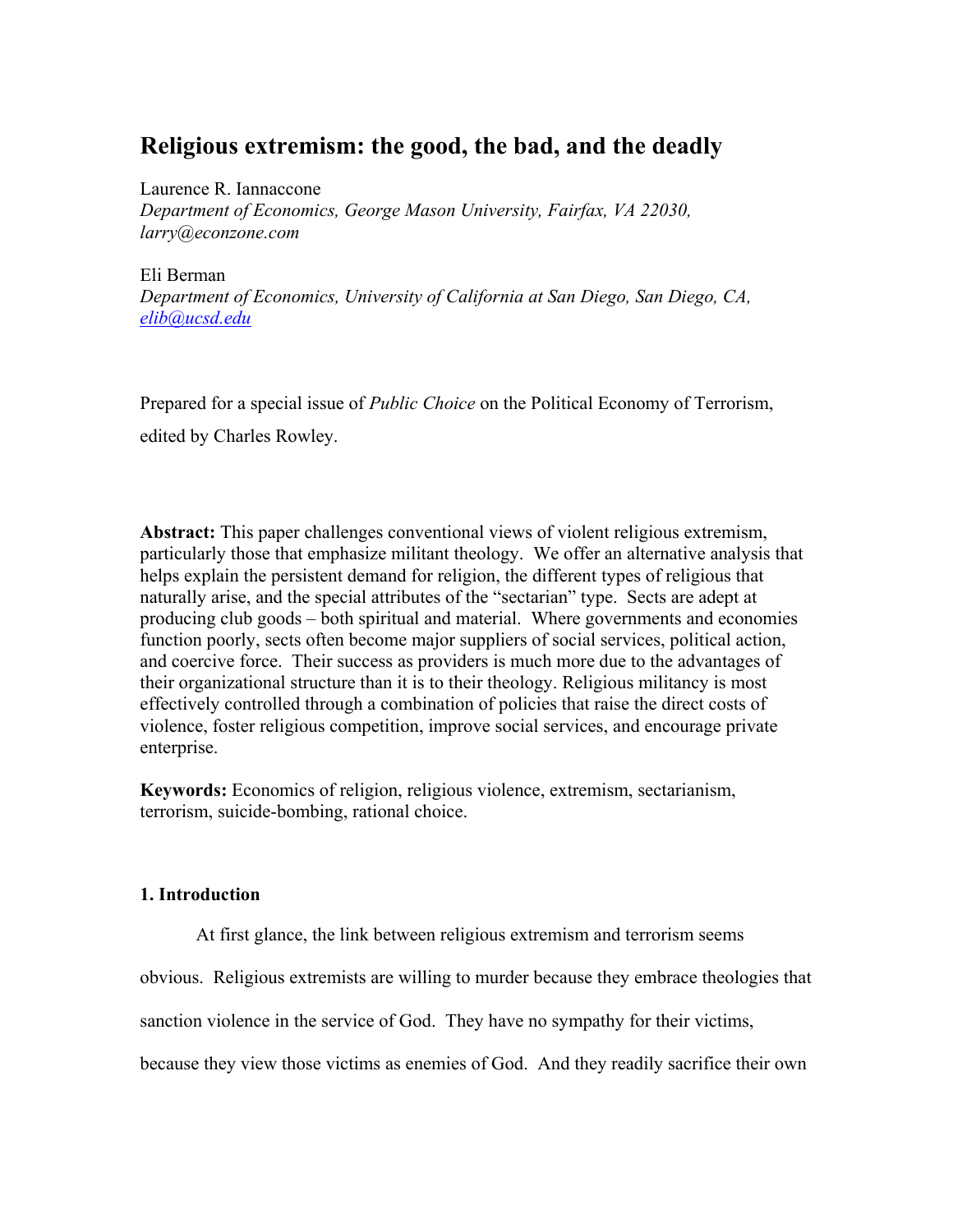lives because they expect huge and immediate afterlife rewards in return form "martyrdom."

But upon closer examination, theological explanations raise more questions than they answer. If theology is so important, why are most terrorist organizations *not* religious? And if afterlife rewards are key, why has a nonreligious group – the LTTE "Tamil Tigers" – been responsible for more suicide attacks than another other organization? Why is suicide bombing associated with all sorts of theologies but just one style of religious *organization* (best described as "sectarian")? And why do most militant sects devote much of their energy to benign and noble activities, such as running schools, health clinics, and social services agencies?

To answer those questions we propose an approach grounded in economics and informed by scholarship on the internal organization of religious sects. This approach reflects our conviction that one cannot comprehend the suicidal zealot apart from the selfsacrificing saint – not because the two share a *moral* equivalence, but rather because the internal *logic* and social *foundations* of religious extremism are much the same, whether the extremists' goals are good, bad, or deadly. $^{2}$ 

Our analysis follows the lead of Adam Smith who laid the foundation for the economic analysis of religion in 1776. In *The Wealth of Nations*, Smith (1965, pp. 740- 766) argued that self-interest motivates clergy just as it does secular producers; that market forces constrain churches just as they constrain secular firms; and that the benefits of competition, the burdens of monopoly, and the hazards of government regulation are as real for religion as for any other sector of the economy.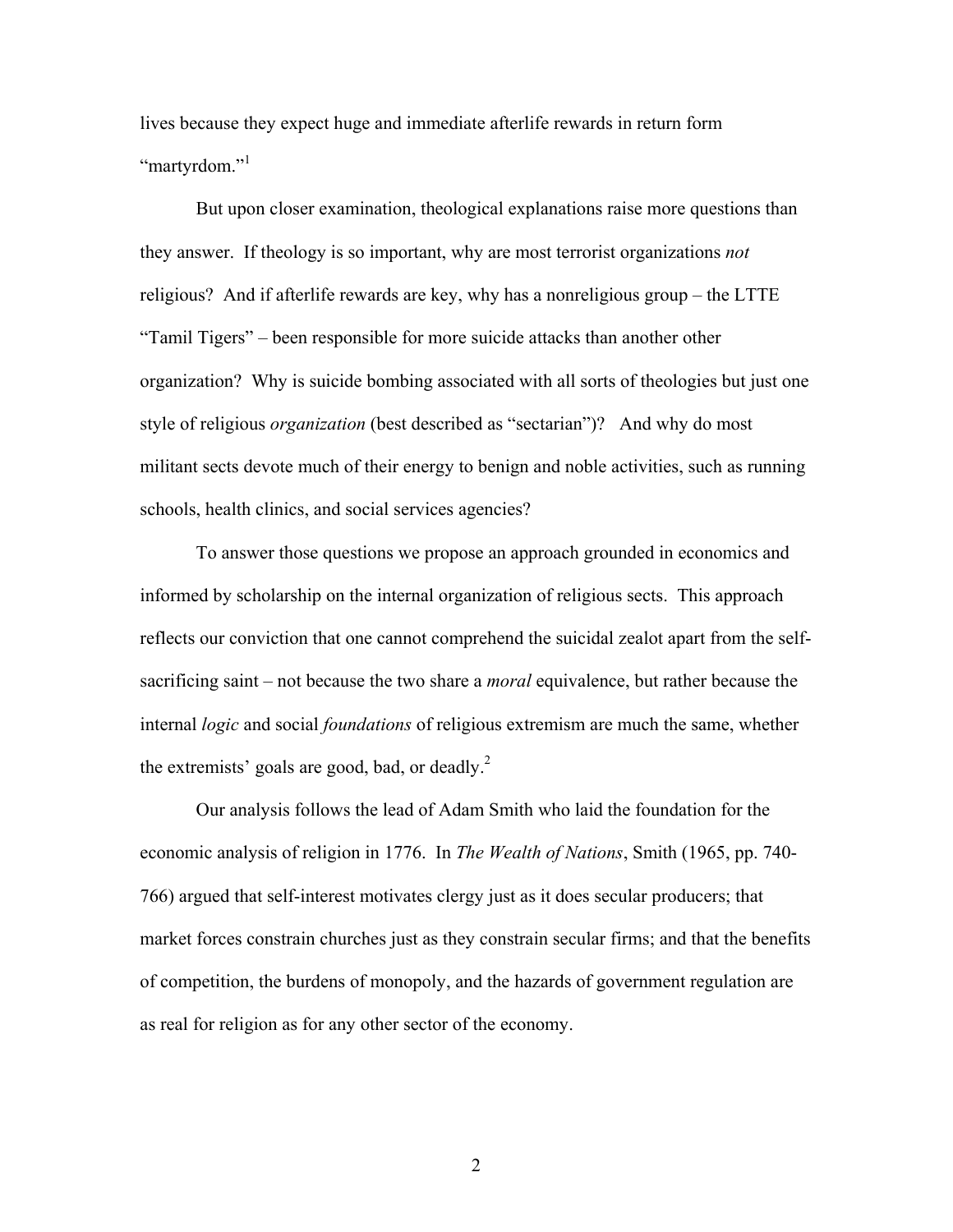Smith's insights were overlooked for more than two centuries, by sociologists, psychologists, and anthropologists who approached religion as decidedly non-rational behavior, and by economists who ignored religion altogether. Indeed, the overwhelming majority of 19th and 20th-century social scientists dismissed religious institutions as a dying vestige of our primitive, pre-scientific past. But contemporary scholars have returned to Smith's insights. Viewing religious behavior as an instance of rational choice, rather than an exception to it, economists have analyzed religious behavior at the individual, group, and national levels. Sociologists are doing much the same, and many now speak of rational choice and market models as the "new paradigm" for the study of religion (Warner 1993).

Because extremist groups constitute just one segment of the religious marketplace, and because that segment cannot be understood in isolation, we begin by examining the overall market for religion. Section 2 focuses on the demand for supernaturalism – the defining characteristic of religion – and section 3 considers features that distinguish the market for supernaturalism from standard markets. In section 4 we discuss how problems of credibility and free-riding give rise to sectarian religions. Section 5 explains why sects are adept at joint production – providing social services, insurance, political action, and other secular goods, together with the spiritual goods that we usually associated with supernaturalism. Section 6 considers the conditions under which violence becomes yet another "joint product" of religious sects, and section 7 turns to policy implications, especially as they apply to Radical Islam.

Among the policy-relevant themes, two merit special note: First, academics, journalists, and governing officials can best understand religious commitment – even its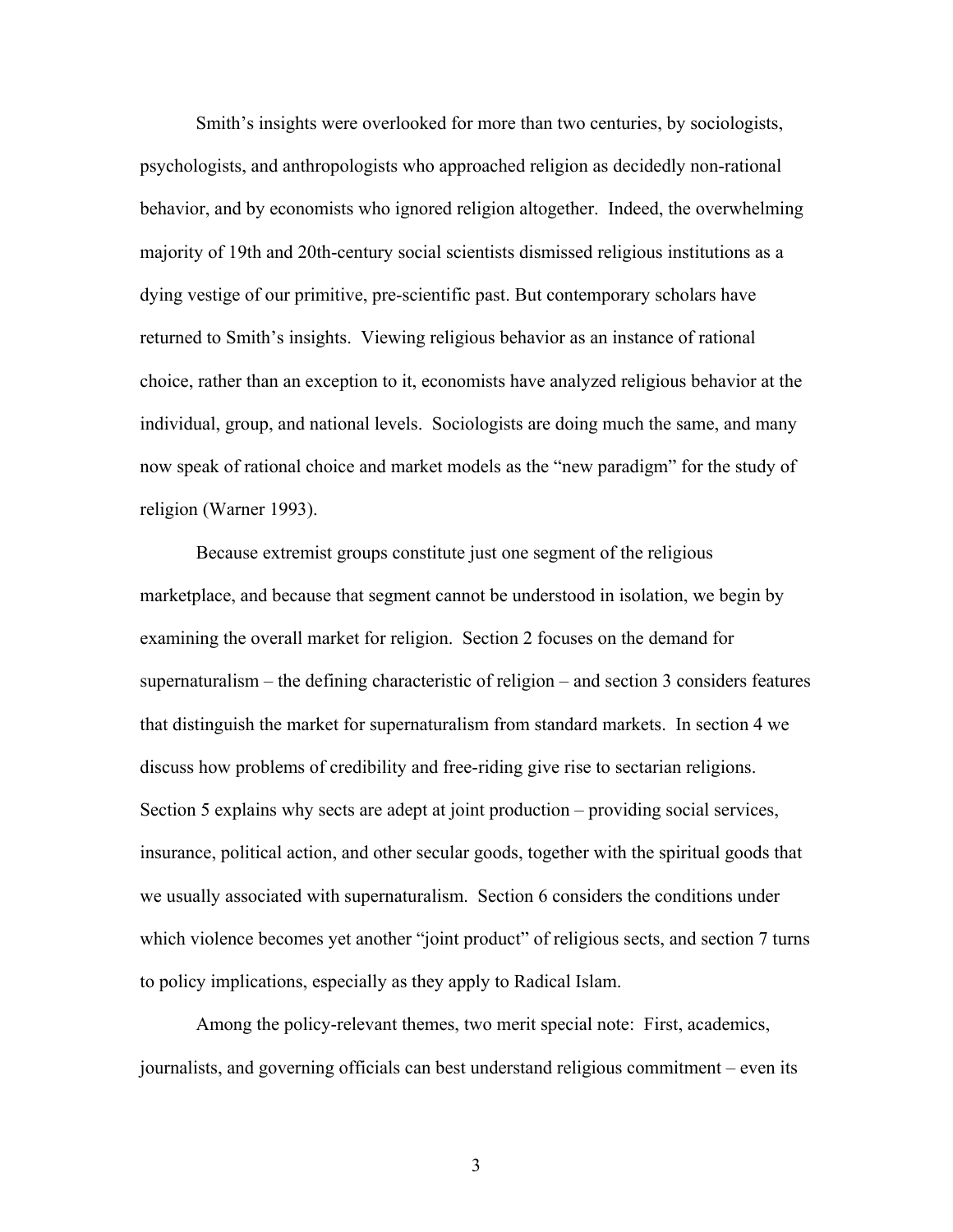more extreme manifestations – by viewing it as rational (normal, reasonable) behavior. And second, the effects of government intervention are, if anything, more pernicious in the realm of religion than in the realm of commerce. To label religious extremism the product of ignorance, coercion, or psychopathology is to foster misunderstanding. To combat extremism (as opposed to extremist violence) with the powers of the state is to invite conflict if that extremism represents a widespread unmet demand for some set of services. To support "good" religion while repressing "bad" religion is to invite violence.

#### **2. Toward an economic theory of supernaturalism**

The economics of religion is characterized by an approach rather than a domain of study. As with other applications of economics theory (Becker 1976, p. 5), it rests upon "the combined assumptions of maximizing behavior, market equilibrium, and stable preferences used relentlessly and unflinchingly." The approach thus views people as rational religious consumers. With an eye toward costs and benefits, they choose how extensively to participate in religion and what religion (if any) they will embrace. Over time they may substantially modify their religious choices and, hence, their religious activities. They may do so even if their tastes, norms, or beliefs do not change. Indeed, the economic approach views most behavior as rational responses to varying prices, incomes, skills, experiences, technologies, and endowments.

Similar assumptions apply to religion's supply side. *Religious producers* maximize membership, net resources, government support, or some other basic determinant of institutional wellbeing. The actions of churches and clerics (or denominations and rabbis) are thus modeled as rational responses to the constraints and opportunities found in the religious marketplace.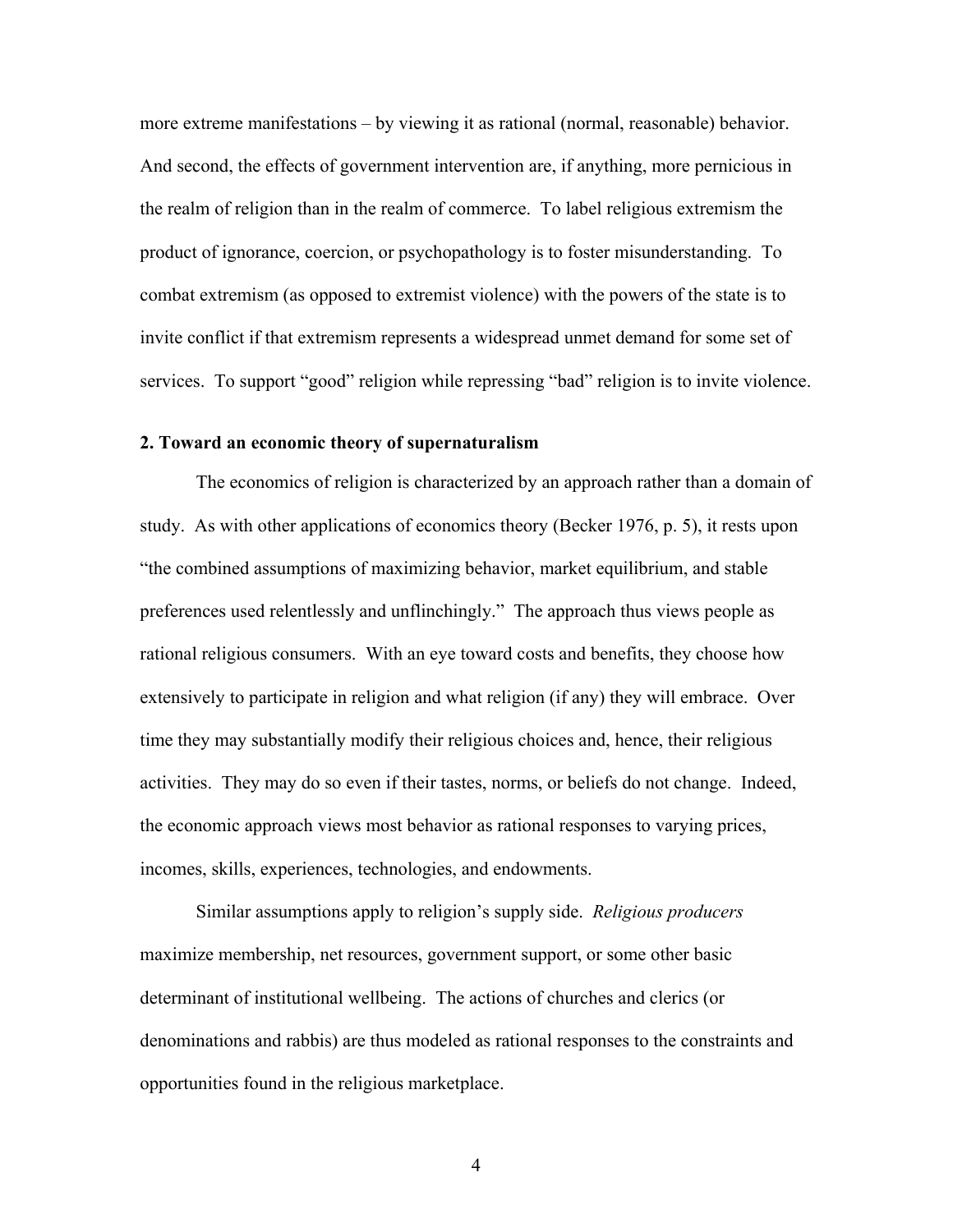The combined actions of religious consumers and religious producers form a religious market, and as in other markets the consumers' freedom to choose constrains the producers of religion. A "seller" (whether of automobiles or absolution) cannot long survive without the steady support of "buyers" (whether money-paying customers, duespaying members, contributors and coworkers, or governmental subsidizers). Consumer preferences thus shape the content of religious commodities and the structure of the institutions that provide them. These effects are felt more strongly where religion is less regulated and competition among religious firms is more pronounced. In a highly competitive environment, religions have little choice but to abandon inefficient modes of production and unpopular products in favor of more attractive and profitable alternatives. The output mix depends on the supply of substitutes. (So, for example, the growth of the welfare state in Europe and the U.S. has tended to crowd out church-based provision of higher education, medical care, and support for the poor and elderly.)

As the previous paragraphs suggest, standard economic insights have much to say about religion. The economic theorist can posit a demand for (suitably-defined) religious commodities and jump straight insights about production, consumption, supply, demand, cost, benefit, monopoly, competition, regulation, and laissez-faire. Most contributions to the economics of religion do just this, sidestepping debates about the fundamental nature of religion, the sources of individual faith, and the structure of religious institutions (Iannaccone 1998).

A different approach is needed, however, to construct a *general* theory of religion with relevance for many religions, in many times, cultures, and places. To explain the fundamental features of religious practice, including those we associate with extremism,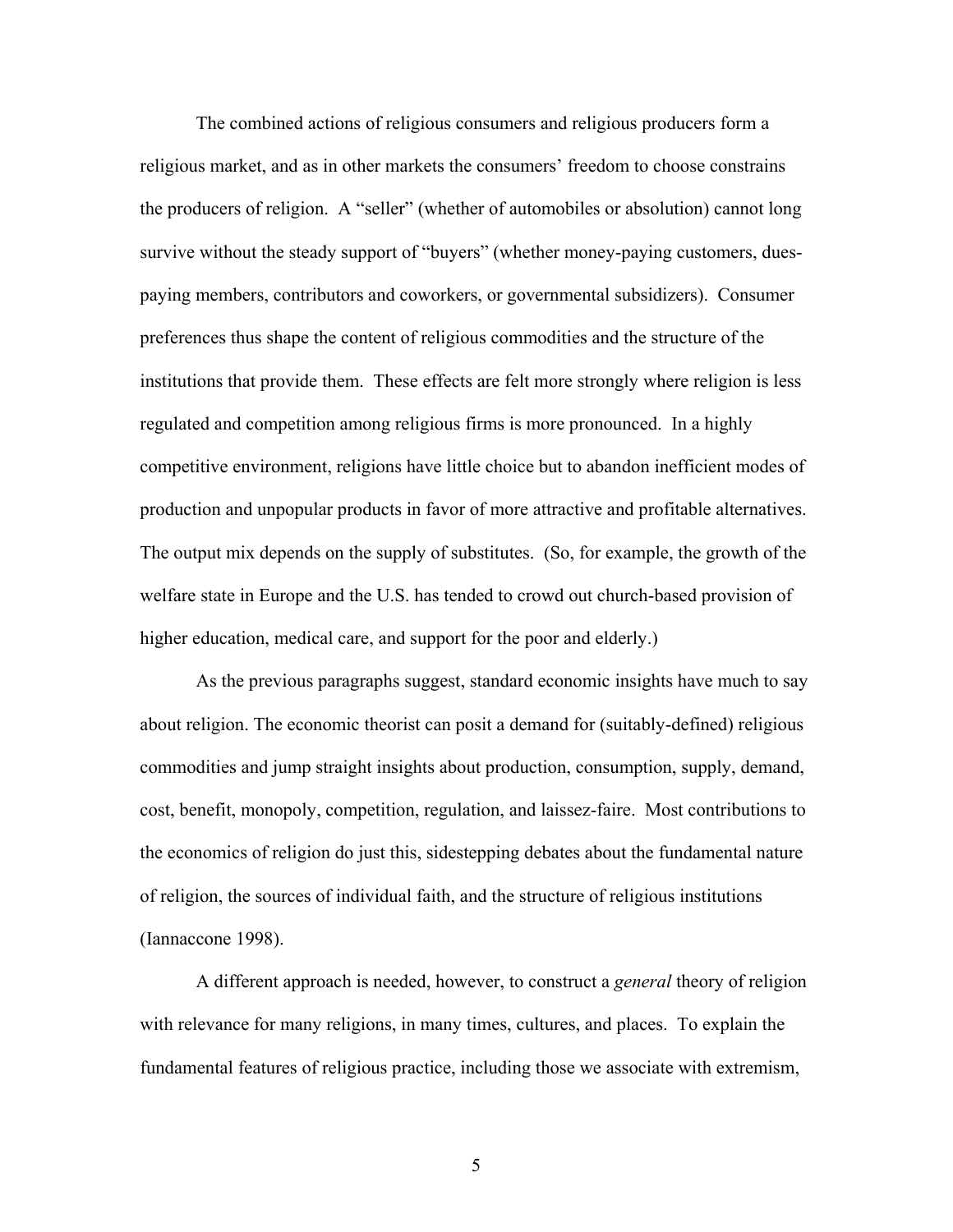religious commodities must be distinguished from all other commodities, and the demand for religion must be distinguished from all other demands.

The following paragraphs review a theory of religion that Iannaccone develops more fully in a forthcoming book. The theory is by no means complete. It does, however, get beneath the standard "givens" of economic analysis, working from more basic assumptions about the physical world and human nature. It defines religion, magic, and supernaturalism in terms that are broad yet amenable to economic analysis.<sup>3</sup> It accounts for the universality of supernaturalism, the differences between religion and magic, the appeal of specific religious doctrines, and the tendency for science and technology to displace magic more readily than religion. (The body of this paper restricts its focus to religion; see the appendix for a discussion of magic.) Thanks to the meticulous work of anthropologists, sociologists, and historians, we can confirm many of the theory's predictions, drawing from a wealth of historical and ethnographic data concerning "primitive," ancient, and non-Western cultures.

#### *Scarcity, Rationality, and the Demand for Supernaturalism*

The theory presumes a human tendency to identify most everyday phenomena as natural or normal. The *SUPERNATURAL* refers to forces or beings beyond or outside this natural order, which can suspend, alter, or ignore the normal flow of events.

The theory also presumes scarcity and rationality. In the beginning, in the end, and everywhere in between, there is no such thing as a free lunch. Yet humans do not simply accept scarcity. The pressures of survival and the powers of their minds motivate people to strive for longer, more comfortable, and more meaningful lives. Most efforts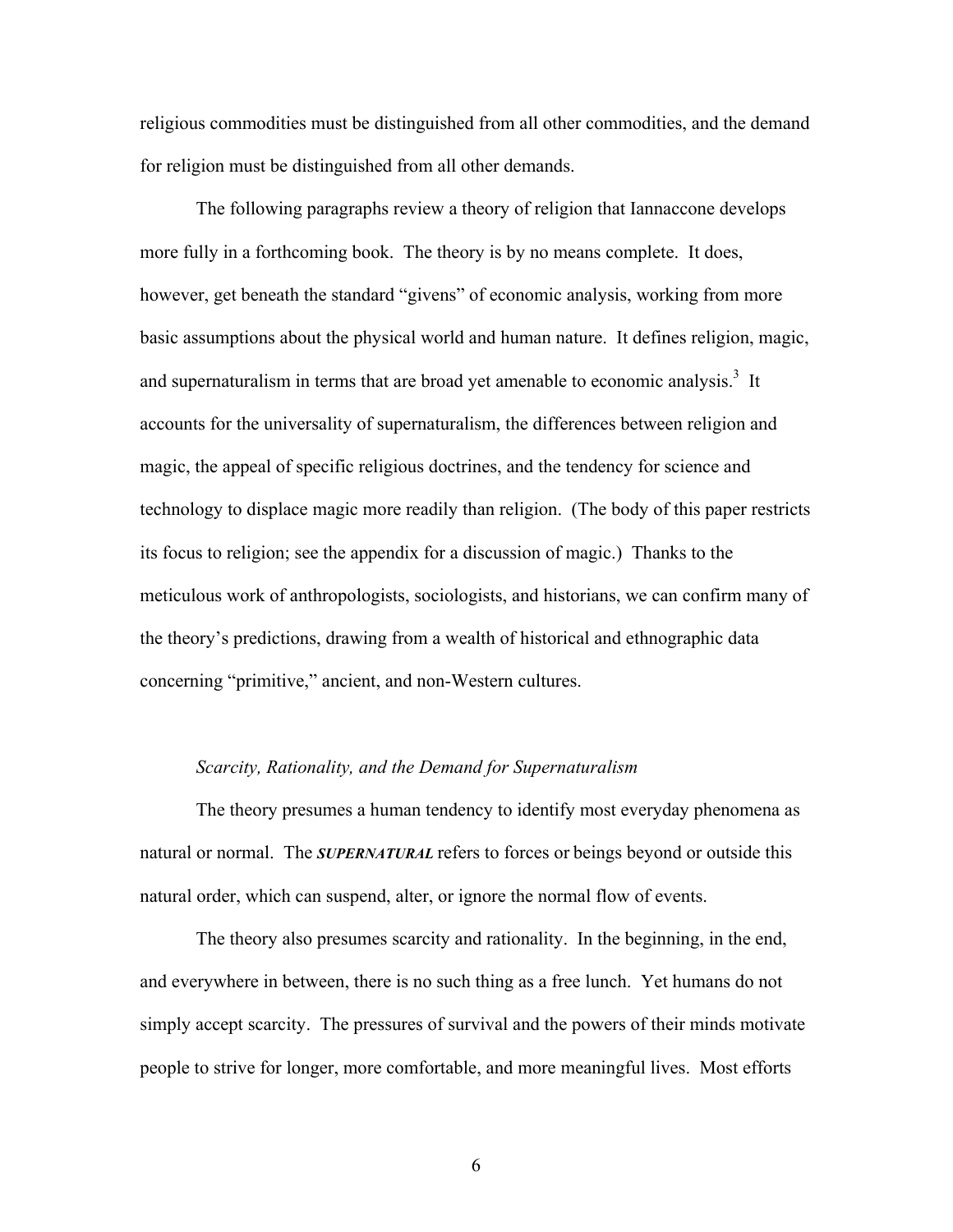fail, but some succeed spectacularly, as with the development of agriculture, writing, law, and art, or in more recent times engineering, modern medicine, computing, and constitutional democracy. Each of these magnificent inventions may be viewed as a technology to expand our "opportunity sets" and push back the limits of scarcity.

Against this background, supernaturalism emerges as an *alternative technology* – a natural, understandable, and perhaps even fully rational attempt to enhance individual and collective welfare. Supernaturalism posits the existence of mystical powers that transcend the usual technological constraints and physical limits of everyday life. If it is possible to influence, harness, or benefit from such powers, then the supernatural provides yet another way to combat scarcity. To be sure, its existence and efficacy eludes positive proof – a fact that did not escape the notice of ancient "primitives" any more than it has that of modern scientists. But uncertainty cannot quench its underlying attraction, for by definition the supernatural holds forth the prospect of otherwise unattainable rewards.

*Demand for the supernatural can be viewed as a reasonable response to inescapable scarcity, insatiable wants, and irrepressible hope.* Supernaturalism confronts humans with the broadest form of Pascal's Wager (Pascal 1910, §233). For anyone willing to grant the supernatural *some* probability of existence, it almost certainly makes sense to try at least one thing that one would not otherwise  $d\sigma$  – offer prayers (as even most atheists admit to saying), practice rituals, embrace beliefs, wear charms, worship, meditate, study, dance, chant, conjure, or sacrifice. As with "normal" behavior, these acts of religion and magic increase one's expected utility wherever their costs are lower than their postulated benefits times the subjective probability that the benefits will,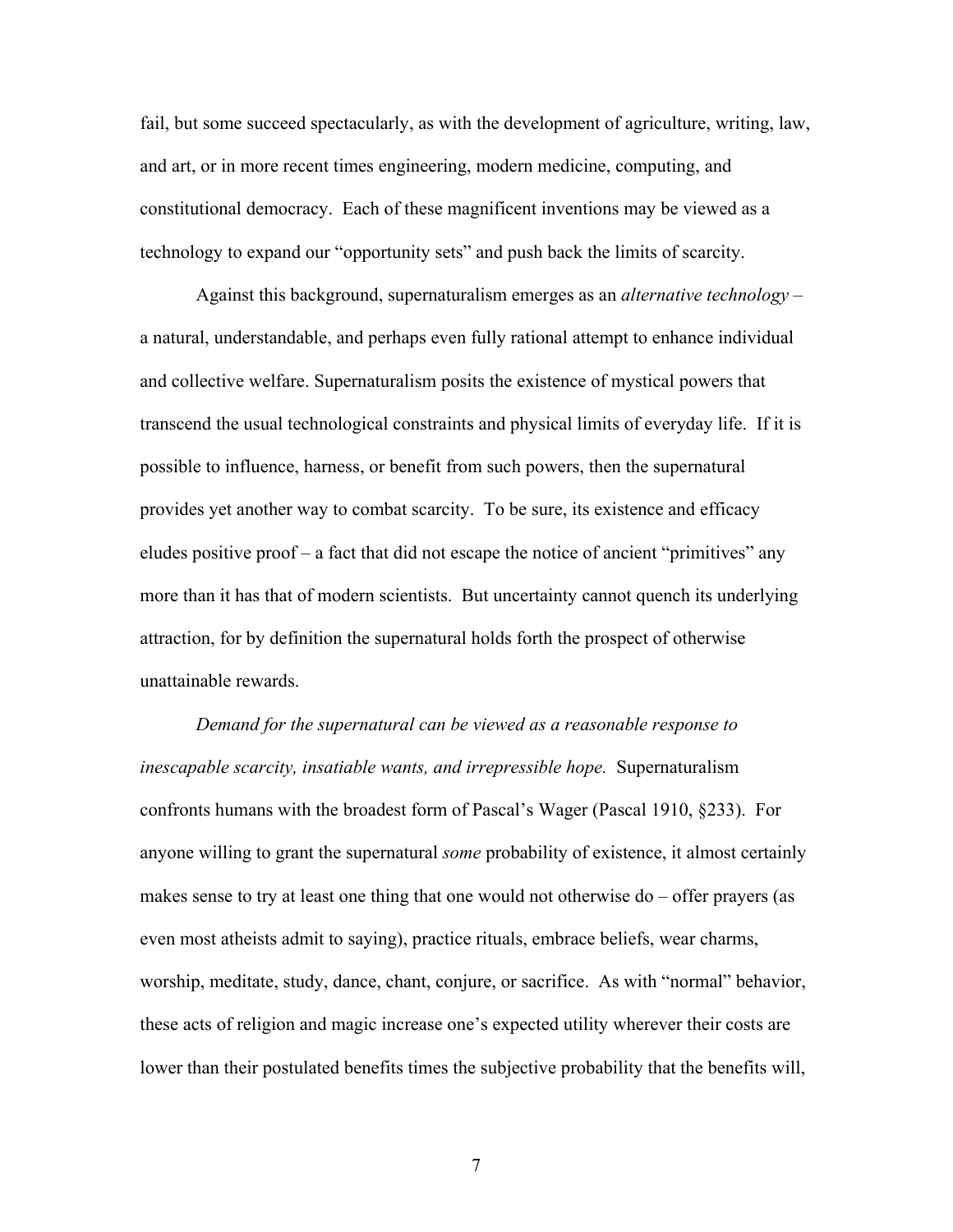in fact, arise. Supernatural investments make sense, not just for the credulous, fanatic, and faithful, but also for the hopeful skeptics and cautious agnostics – anyone who does not *know* the skies are empty. We thus arrive at a proposition that turns the standard notion of faith on its head:

*Rational individuals will seek to understand and influence the supernatural to the extent that they remain uncertain of its NON-existence.* 

The point is not to defend supernaturalism, nor discredit it, but merely to emphasize its underlying economic rationale and universal attraction. Neanderthal and Cro-Magnon man left cave paintings, burial sites, and carvings that virtually all archeologists take as proof of religious beliefs. Every historic culture has left a rich record of supernatural beliefs and practices – in temples and totems, traditions and texts, and art and administration. Supernaturalism is no less universal in the hundreds of preliterate societies observed and catalogued by 19th and 20th century anthropologists.

Supernaturalism likewise prevails in every society of today's developed world. Although Americans seem to hold the record for religiosity, with more than 95% professing belief in "God or a Universal Spirit," the supposedly secular populations of Europe maintain remarkably high levels of faith in supernatural phenomena. In every European country (except the former East Germany), atheists number fewer than fifteen percent of the population (Jagodzinski and Greeley 1997). The resilience of religiosity is nowhere more evident than in Russia, where despite sixty years of state-sponsored atheism, bloody church purges, widespread religious persecution, and pervasive secular indoctrination, only eight percent of the people remained atheistic by 1990 and religious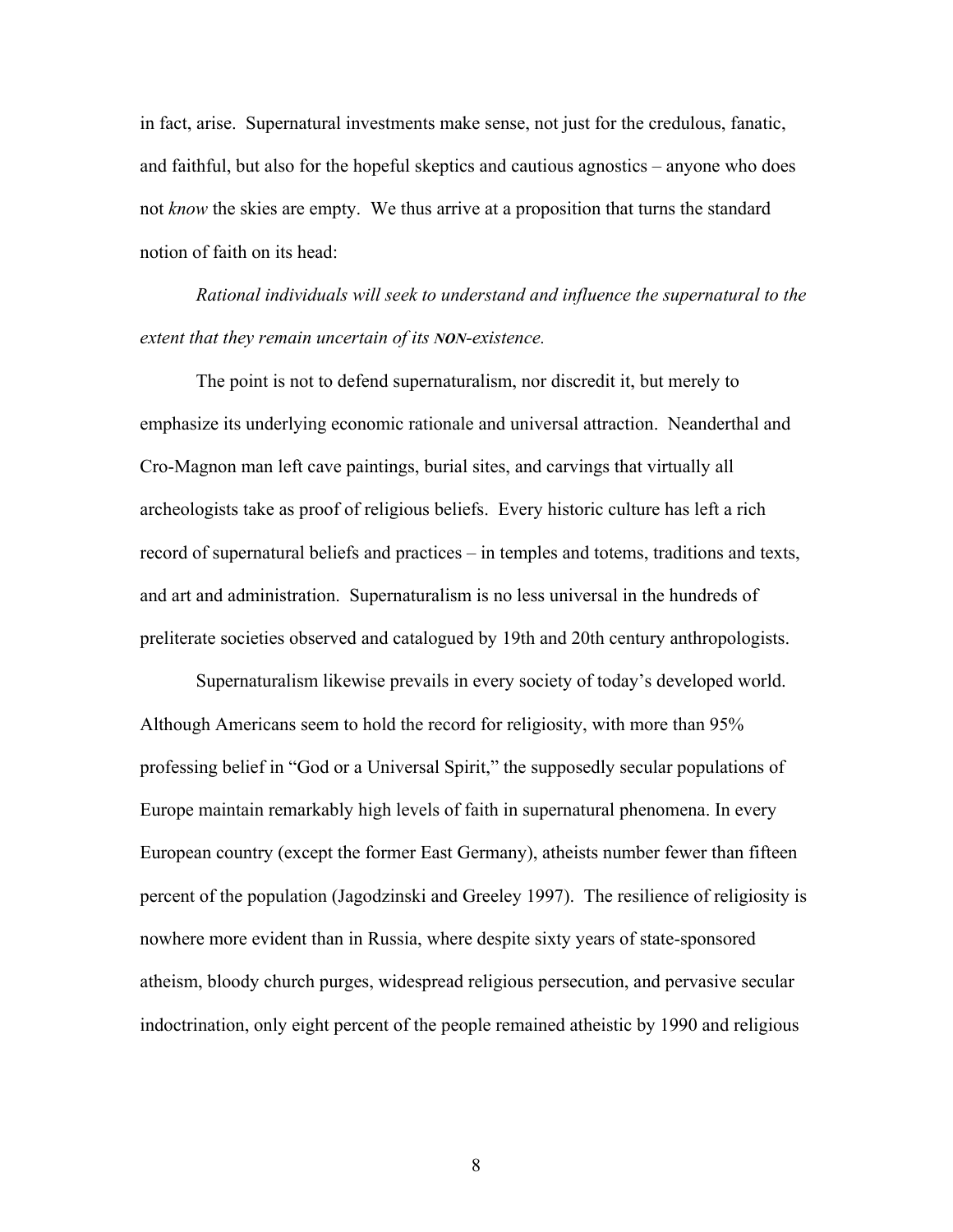belief was especially widespread among the young (Filatov 1993: 120; Troyanovsky 1991).

The vast majority of people find atheism intellectually demanding and emotionally unsatisfying. One must push well beyond the uncertainty of the agnostic or the inactivity of the apathetic, only to be rewarded with the absence of hope. No wonder the children of atheists are more likely to abandon their parents' beliefs than are the children of any (other) religion (Stark and Bainbridge 1985: 47-48).

An economic perspective which treats the supernatural as a class of goods thus helps us to understand one of the great predictive failures in the history of the social science: the failure of secularization theory. For centuries, scholars have confidently, and incorrectly, predicted the immanent demise of religion. With powerful prose, but no real proof, Hume, Comte, Marx, Freud, the Huxleys, and other influential intellectuals, pronounced religion a dying vestige our primitive, pre-scientific past (Stark, et al. 1996). Within academia, the media, and most public discourse, this received wisdom sustained a large body of stylized facts. For example: that religion must inevitably decline as science and technology advance; that individuals become less religious and more skeptical of supernaturalism as they acquire more education, particularly more familiarity with science; and that most members of deviant "cults" and fundamentalist "sects" are victims of indoctrination or abnormal psychology (from trauma, neurosis, or unmet needs). In contrast, decades of empirical research, using methods that range from cross-cultural comparisons to cross-sectional surveys, leave no doubt that these generalizations are simply false (Greeley 1989; Hadden 1987; Stark and Bainbridge 1985). Throughout the world – in Latin America, India, Africa, Europe, the Middle East, formerly communist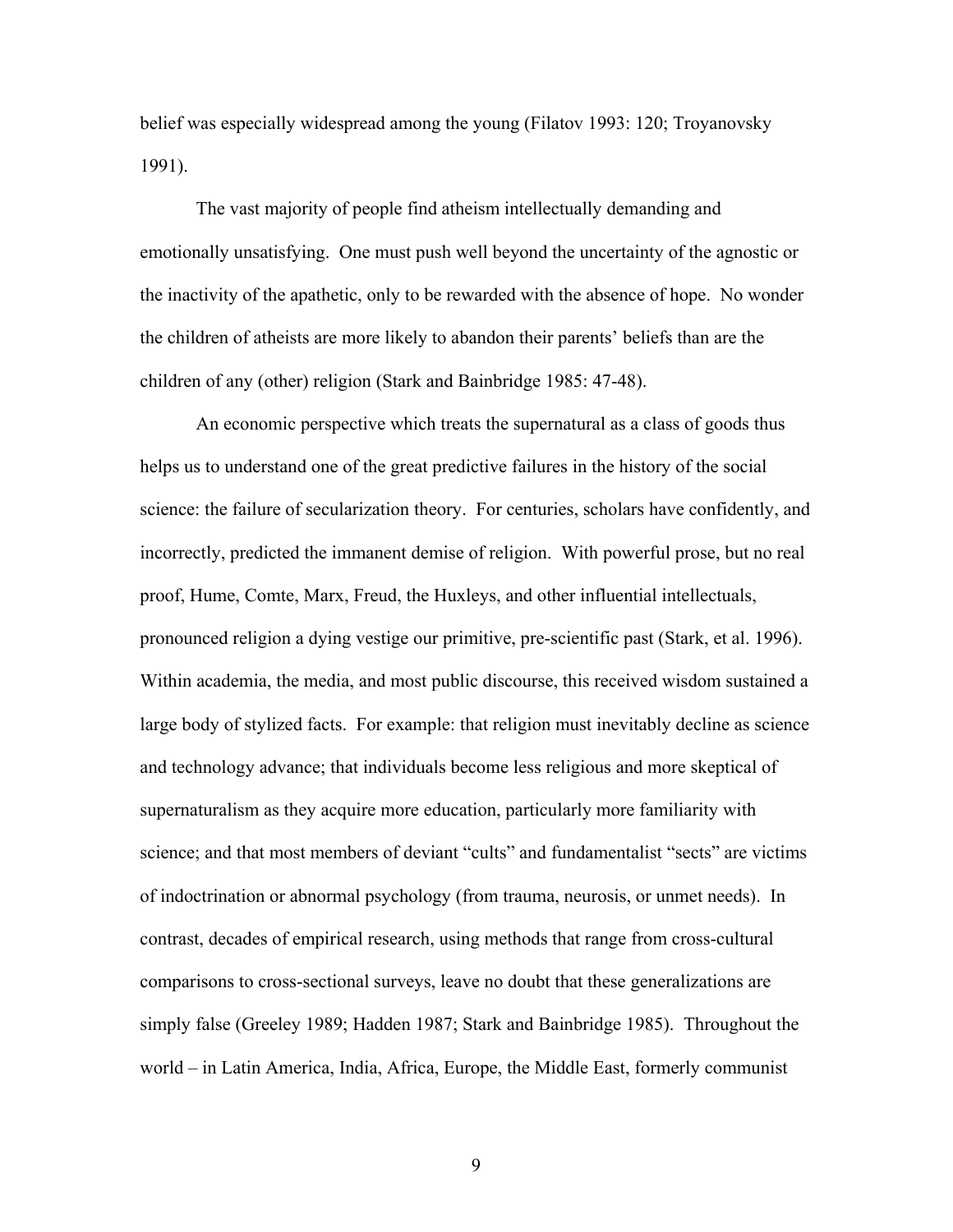countries, and the United States – religion continues to flourish, especially its more fundamentalist variants.

In short, the demand for supernaturalism is as basic and irrepressible as the wants it seeks to satisfy.

#### **3. Meeting the demand: entrepreneurs of the supernatural**

What many demand, others will gladly supply. The consumers' hope for otherwise unobtainable payoffs provide ample opportunities for producer profit. Markets for supernatural goods and services thus develop as naturally as other markets, and sooner in cultural history.

Self-interest and other standard economic forces promote professionalization. Entrepreneurs of the supernatural arise to exploit the gains from trade, specialization, and entrepreneurship. These would-be priests, prophets, and seers fan to flame the sparks of faith. Whether prompted by conviction or the lure of profit, prestige, and power, their activities promote belief and shape its form. Specialization leads, in turn, to institutionalization and product differentiation. Groups of religious entrepreneurs establish firms and franchises, offering distinctive services, terms of trade, apprenticeship programs, rites of initiation, and rules of membership. The organizational features we associate with religion in contemporary Western countries, including congregations, denominations, and clergy, are strictly analogous to those of secular industries.

Yet a standard business model does not apply. Markets for the supernatural have special features, which trace back to the unique character of their underlying technology. Three deserve emphasis: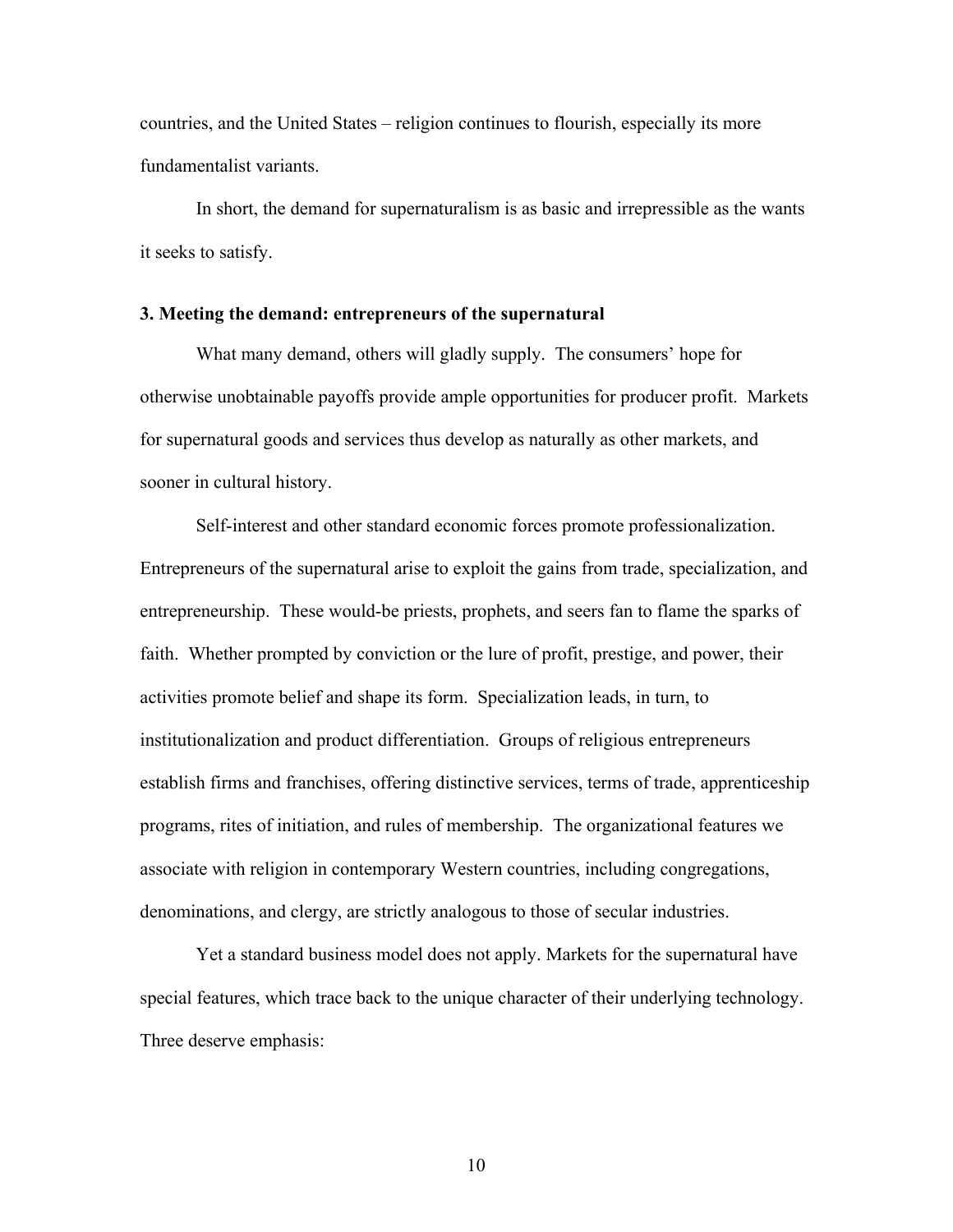First, the market is naturally competitive, with few barriers to entry or imitation, and modest returns to scale. The range of promised products is as broad as the imagination allows and as deep as a customers' willingness to pay. So the incentive to enter is strong. Backed by coercive power, a single religious firm may dominate the market for "legitimate" religion, but diversity and competition almost always persist in an underground economy (as illustrated by Biblical Israel's failure to root out pagan worship or the Medieval Catholic Church's inability to eliminate witchcraft, heresy, and sect movements).

Second, the market offers a uniquely wide range of products. In principle and practice, no desire, however large, small, abstract, or specific lies beyond the range of the supernatural. People will invoke the supernatural for *everything*. Individually, they will pray (and sacrifice, and chant, and meditate) not only for salvation in the hereafter, but also for physical health, emotional support, information and advice, prosperity, good fortune, favorable weather, protection from enemies, plentiful harvests, life-after-death, romance, revelations, and even good sex.<sup>4</sup> Collectively, they will also petition the supernatural for peace, prosperity, domestic tranquility, victory in battle, and a bright future. And those in positions of power will, regardless of their personal beliefs, publicly invoke the supernatural to motivate (or terrify) their subjects, maintain loyalty, legitimate their power, and reinforce the prevailing social order. There is thus *no logical limit* to the size or scope of rewards that humans will seek through supernatural means.<sup>5</sup> Jeffersonian Deists and Unitarian preachers may proclaim a distant God, who forswears miracles and magic, but rank-and-file believers the world over seem happy to seek every conceivable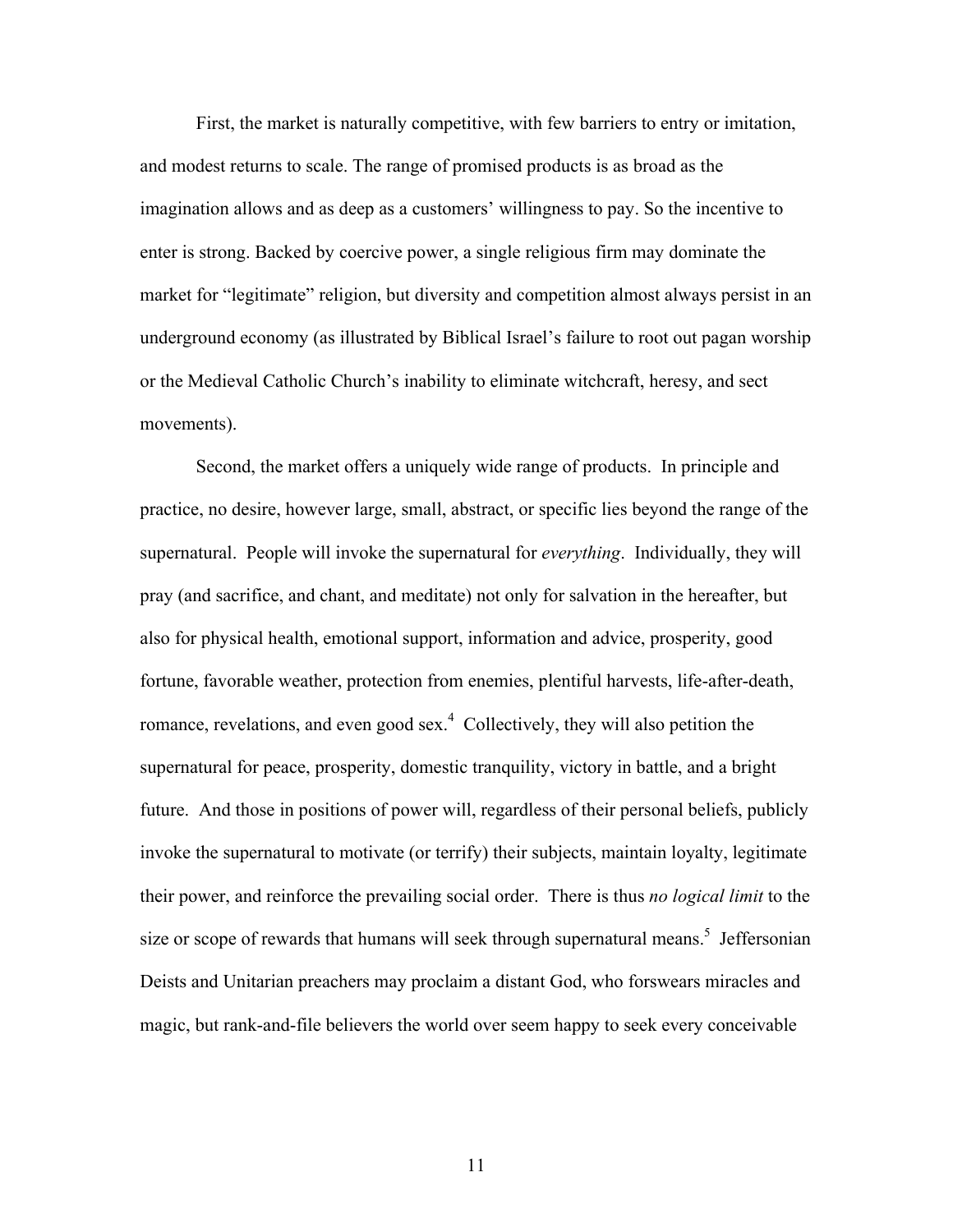blessing – material or spiritual, miraculous or mundane, specific or general, and hereand-now or by-and-by.

Third and critically, the market must address problems of information and uncertainty. The existence and efficacy of supernatural technologies remain always a matter of faith. The prospect of otherwise unobtainable rewards (including eternal life, peace on earth, and unending bliss) is tied to tremendous uncertainty. In the language of economists Darby and Karni (1973), religion offers the ultimate in "credence goods," because no amount of experience (this side of death) suffices fully to evaluate its quality and efficacy. Insights from the economics of uncertainty help us understand the activities and institutions that arise in response to this dilemma. In particular, two different strategies for managing risk – diversification and specialization – arise in both secular and religious markets. As we shall see, the different strategies lead to different forms of religious organizations (inclusive versus exclusive) specializing in different types of products and different patterns of practice.

#### **4. Organizational forms: denominations and sects**

Within the religious marketplace there naturally arise different niches, not all of which provide equally intense experiences. Some religious traditions, notably Judaism, Christianity, and Islam, have a much stronger communal orientation than others, such as Buddhism and Hinduism. Within each religious tradition, moreover, some firms maintain rigorous systems of shared beliefs and morality, whereas other firms demand very little. It is the former that we label "extremists" (or "sects," "cults," and "fundamentalists"); the latter are more known as "moderates," "liberals," or "mainstream churches."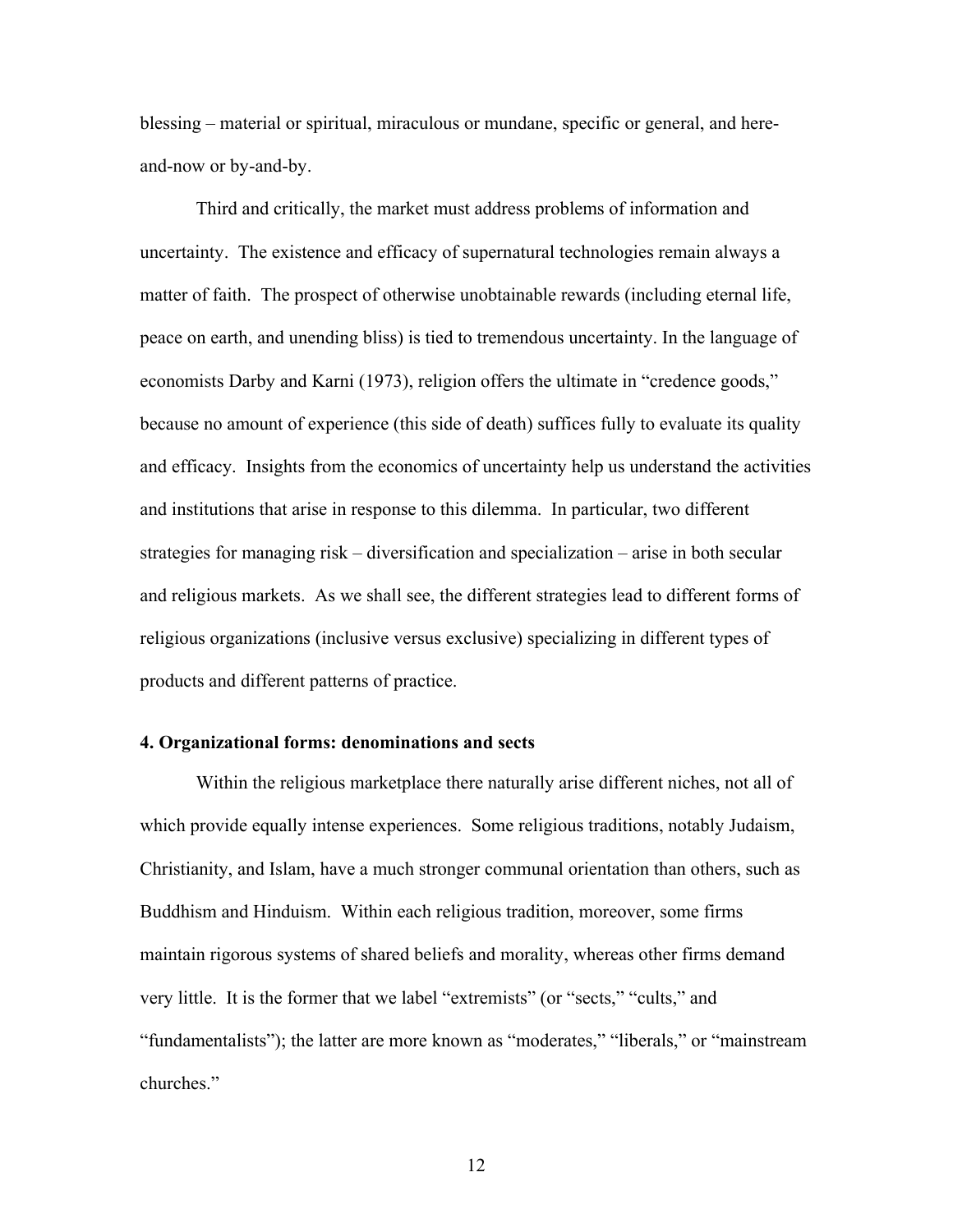Traditional academic theories of religion have no way to explain the persistence of extremist groups except to view their adherents as victims of ignorance, coercion, deception, or psychopathology. Economic theory does better. Without resort to irrationality, it explains on-going demand for supernaturalism, distinguishes magic from religion, predicts their chief differences, and, as we shall see, accounts for religious extremism (sects).

*Risk:* To better understand the appeal of group-oriented religion, and to see how this leads in turn to religious extremism, let us return to the problem of religious risk. The dilemma confronting religious consumers is analogous to that which confronts usedcar buyers. Product quality is difficult to assess, even after purchase and use, and this tempts sellers to overstate the value of their merchandise or disguise its flaws. Not wishing to be cheated, buyers demand guarantees, seek information from third parties, or investigate the seller's reputation. Sellers are thus motivated to provide, or at least appear to provide, proof that their claims are true. Because the logic of this argument applies quite generally, we can predict the emergence of religious *institutions and arrangements designed to reduce fraud and increase information*.

Examples are not hard to find. Testimonials are commonplace in religion and, predictably, are more common in those variants that place greater emphasis on material blessings. Testimonies are more likely to be believed when they come from a trusted source, such as a personal acquaintance or a respected figure. They are especially credible when testifiers have relatively little to gain (or, better yet, much to lose) from having their claims heard and believed. This helps to explain why the character of religious activity is so often *collective* and the structure of religious organizations is so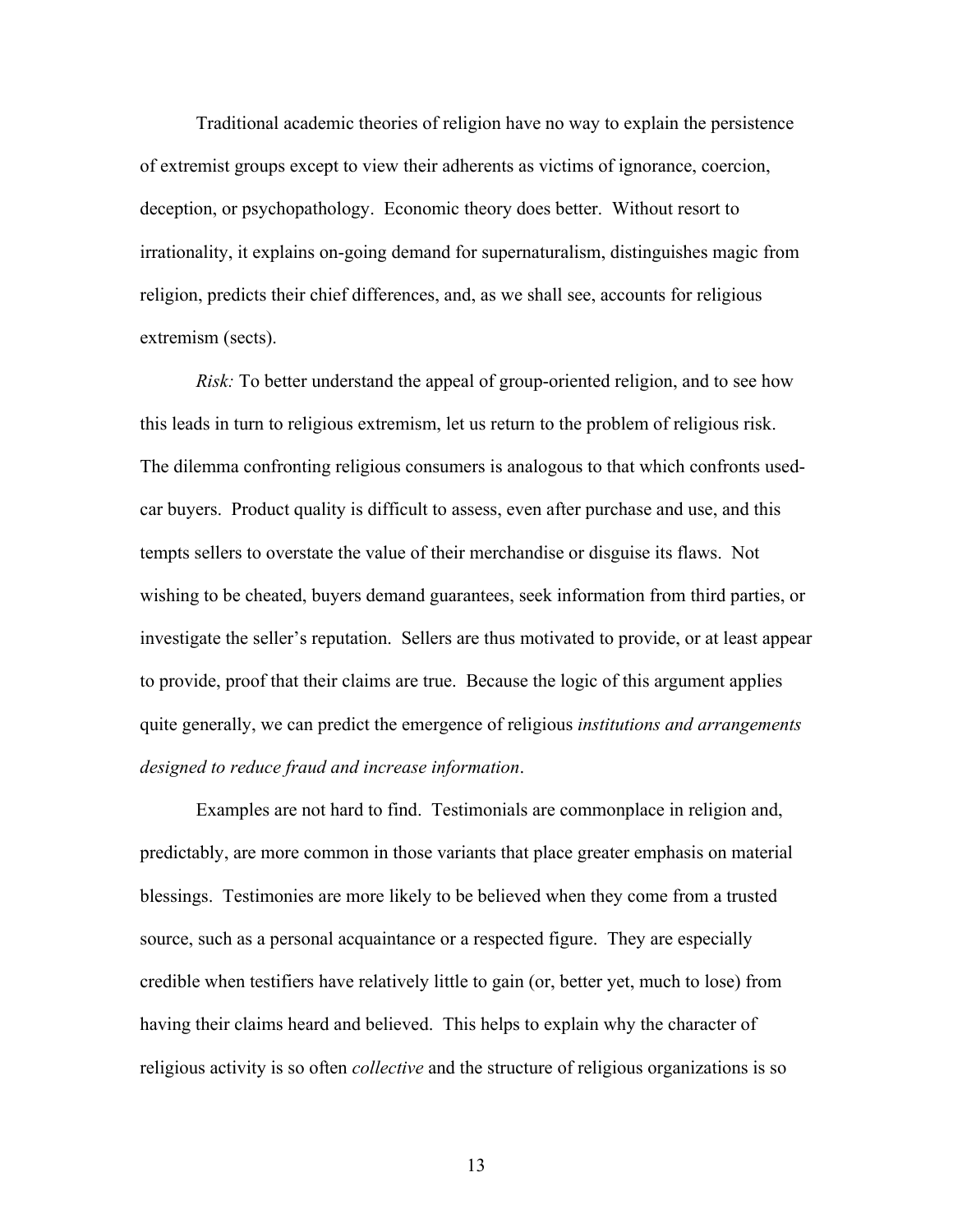often *congregational*. Fellow members are more trustworthy than strangers. They also have less incentive to overstate the benefits of the religion than do members of the clergy, whose livelihood depends on a steady stream of "sales." The clergy, in turn, are more persuasive when they do not benefit materially from their followers' faith or when they receive low salaries relative to their level of training.

Economic theory thus explains several distinctive features of religious institutions in terms of their ability to reduce fraud. These include: a minimal professional staff whose financial compensation is low or independent of customer payments; heavy reliance on part-time and volunteer workers (and thus reliance on payments of time and service rather than money); a congregational structure, which limits the need for full-time professionals and provides a source of credible product endorsements; and collective activities, which provide continuous assurance through the enthusiasm, devotion, conviction, and testimony of fellow members.

*Free-riders:* Unfortunately, the same congregational structure that works to reduce the risk of fraud, thereby making religion more compelling and attractive, also makes it more vulnerable to "free-rider" problems. Such problems arise wherever individuals find it possible to reap the benefits of other people's efforts without expending a corresponding effort of their own.

One need not look far to find examples of anemic congregations plagued by freeriding – a visit to the nearest "liberal" Protestant church usually will suffice. In theory and practice, however, it is the most communally-oriented groups that are most susceptible to free-riding. Kanter (1973: 157-158) documents the commitment problems that plagued most nineteenth century communes and quotes Charles Guide's observation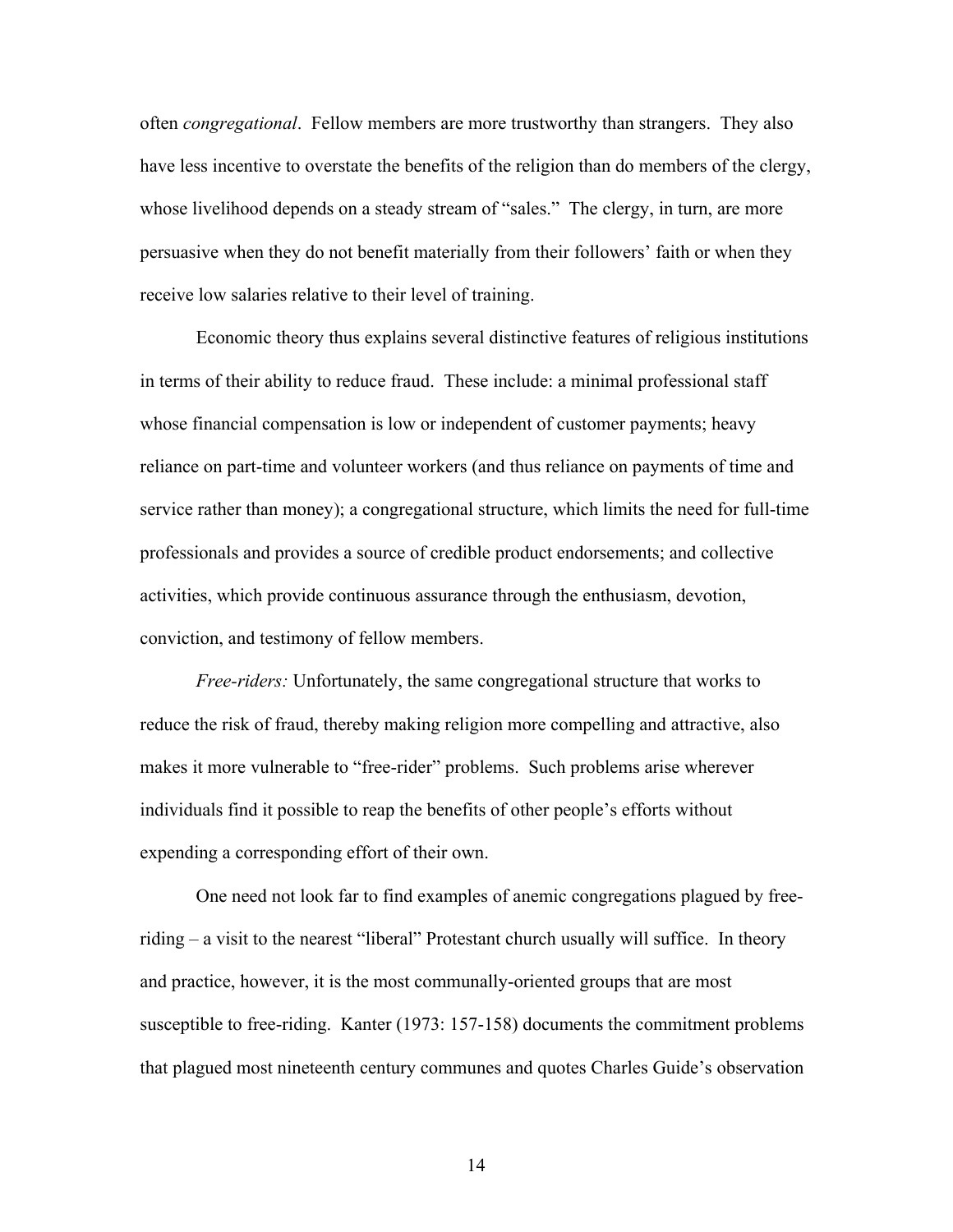that "these colonies are threatened as much by success as by failure ... [for] if they attain prosperity they attract a crowd of members who lack the enthusiasm and faith of the earlier ones."

*Sacrifice and Stigma:* Costly demands offer a solution to the dilemma (Iannaccone 1992; 1994). The costs are not the standard costs associated with the production or purchase of secular commodities. Rather, they are apparently *gratuitous* costs that demand sacrifice and invite stigma: burnt offerings, which destroy valued resources; distinctive dress and grooming that bring ridicule or scorn; dietary and sexual prohibitions that limit opportunities for pleasure; restrictions on the use of modern medicine or technology. The list goes on. Such costs are present to some degree in all religions, but they are especially pronounced in the groups we label "extremist."

Costly demands mitigate the free-rider problems in two ways. First, they create a social barrier that tends to screen out half-hearted members. No longer is it possible simply to drop by and reap the benefits of attendance or membership. To take part, one must pay a price, bearing the stigma and sacrifice demanded of all members. Second, they increase the relative value of group activities, thereby stimulating participation among those who do join the group. Social stigmas make it costly (or even impossible) to engage in activities outside the group, and as the price of external activities rises, the demand for internal substitutes increases. To put the matter crudely: a comprehensive ban on dances, movies, gambling, drinking, and "worldly" friendships can turn a church social into the highlight of the week.

Extremist groups thus survive and flourish. Their costly strictures induce high levels of commitment and participation; and, strange as it may seem, many members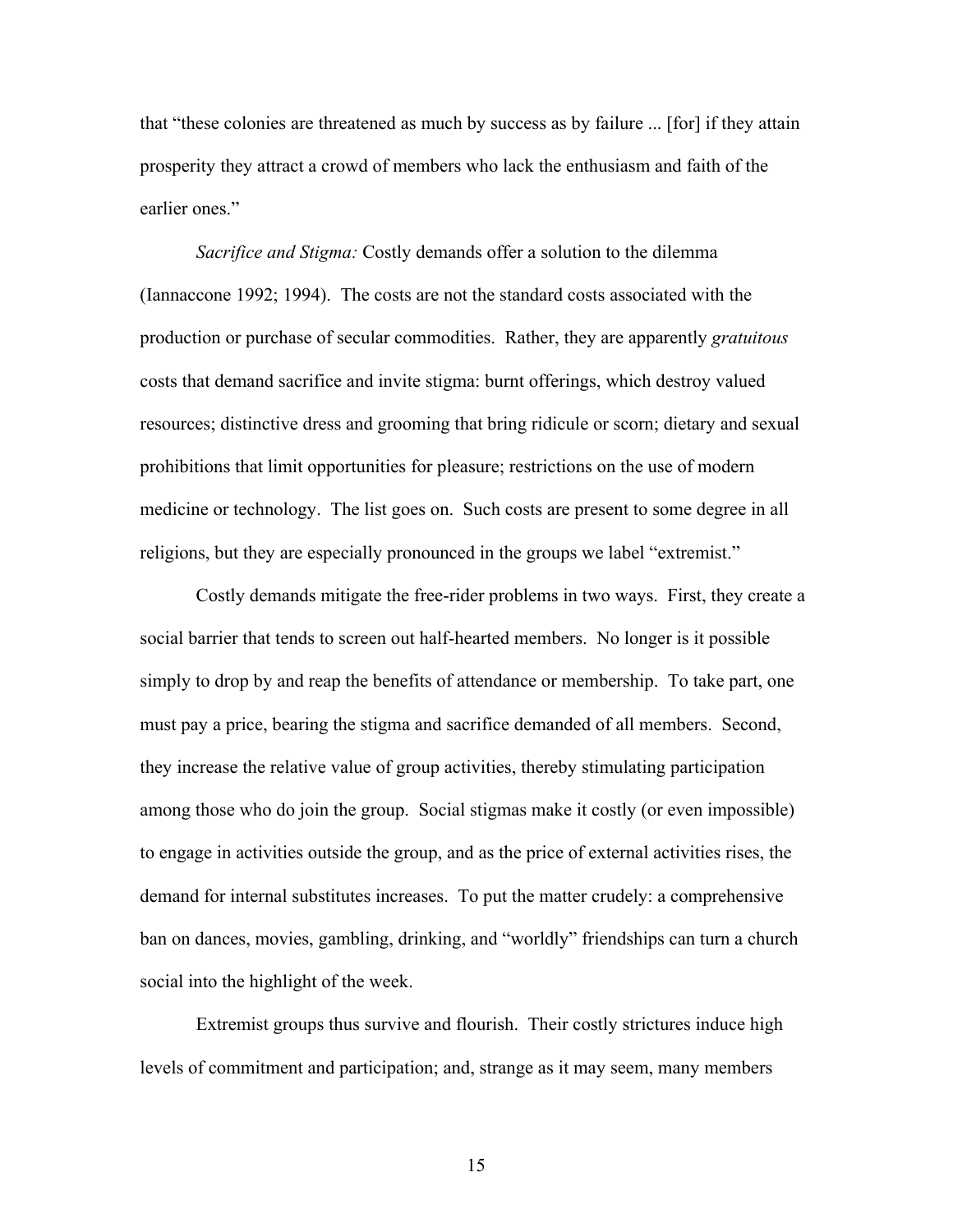come out ahead, even after taking full account of their social and economic losses. The required tradeoff is most likely to benefit people with limited secular opportunities (due, for example, to limited education, low wages, unpleasant jobs, or low social status). People with greater secular opportunities (and those who simply attach less faith or value to the supernatural) will prefer less demanding groups, even if it these groups provide fewer rewards. Their behavior represents an alternative risk-reducing strategy, tantamount to investing in assets with lower but more certain rates of return.<sup>6</sup>

*Denominationalism:* The journey through risk, collective action, free-riding, and costs thus leads to theory of religious denominationalism with testable implications. The theory classifies religious groups according to the extent to which they limit the consumption opportunities of their members. Moreover, it predicts the emergence of a *denominational continuum* within any major religious tradition, be it Christian, Jewish, Moslem, Buddhist, or Hindu. Toward one end of the continuum, we expect to find "extremist" groups that demand very high levels of sacrifice. Toward the other end, we expect to find "lenient" groups that demand very little of their members. If the theory is correct, then groups that demand similar levels of sacrifice will display similar social characteristics despite their differences in organization, history, and theology. Thus, the high-cost groups of any religious tradition will tend to be exclusive, strict, small (at the local level), suspicious of other groups, and critical of secular society. Members will learn to fully embrace the group's distinctive lifestyle, devoting their resources to the group's activities and goals, or else face penalties, up to and including expulsion. As a result, these high-cost groups will also maintain tighter social ties, as shown for extreme Christian sects in the U.S. by Iannaccone (1992). In contrast, low-cost groups will tend to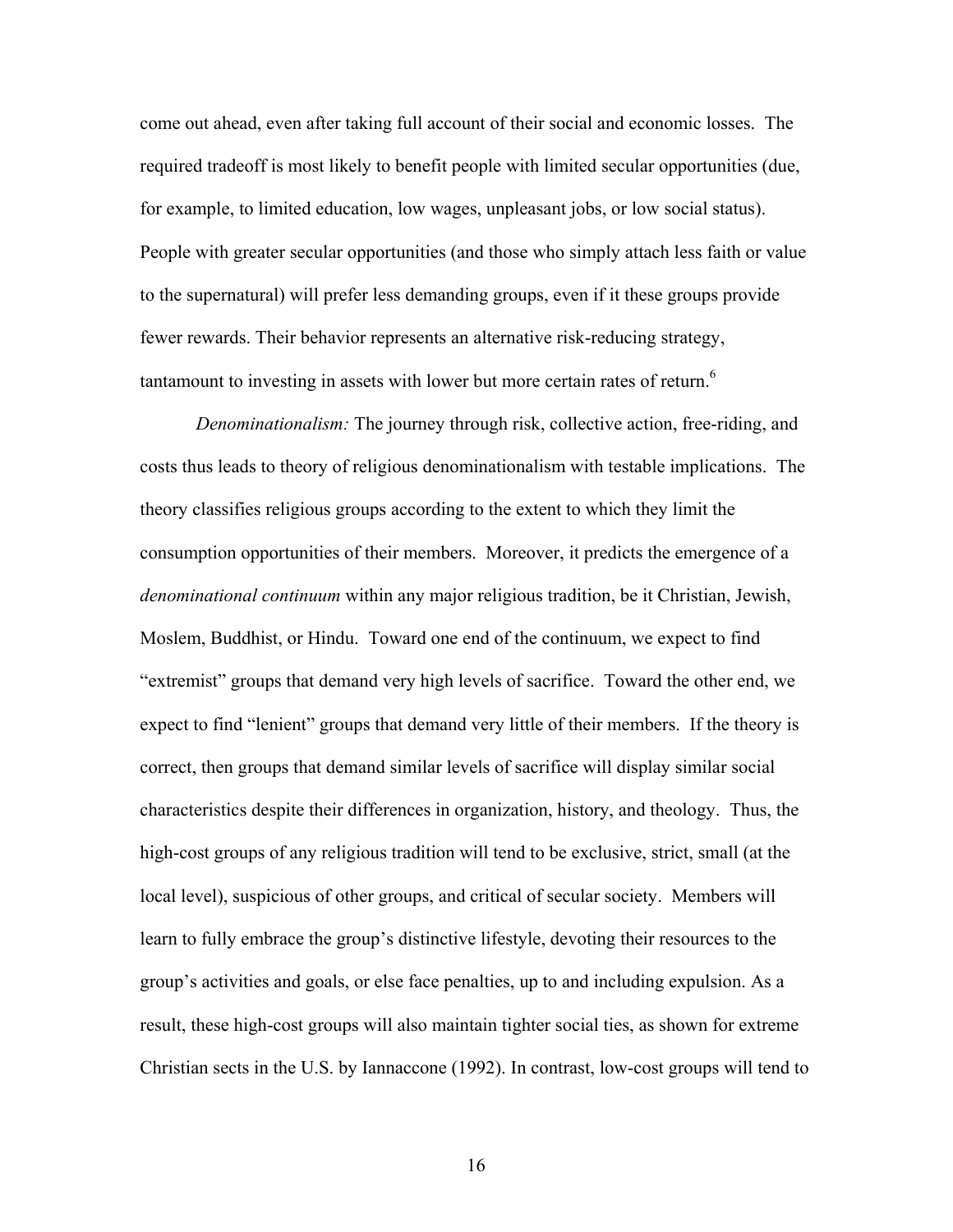be inclusive, lenient, tolerant of secular values, and open to loosely affiliated members, while providing less cooperatively provided services.

That predicted pattern is in fact consistent with the observations of generations of scholars. The empirical regularities associated with different "types" of religious groups have fascinated sociologists of religion for nearly a century. Following the pioneering work of Ernst Troeltsch (1931) and Max Weber (1963), *sect* is the generic term most often applied to exclusive groups, whereas inclusive groups are called *churches*. There exists a mountain of research documenting the social characteristics of religious groups and their members and confirming the correlation among various institutional and individual characteristics. On the other hand, scholars have been at a loss to explain *why* these different characteristics hang together.

Against this backdrop, the economic theory of denominations is a major step forward. Mainstream "churches" and extremist "sects" emerge from it as analytically distinct modes of religious organization rather than *ad hoc* descriptive categories, and the empirical correlates of sectarianism (including strict behavioral standards, dramatic conversions, high levels of religious participation, resistance to social change, lower-class and minority appeal) emerge as formal consequences of a high-cost/high-commitment strategy. (See Iannaccone 1988; 1992; 1994 for details.) A single theory thus suffices to explain (and predict) numerous empirical insights about religious organizations and their members.

### **5. Joint production: the good**

High-cost sectarian religion appeals to many people because it provides a setting in which normal, but unsatisfied, wants can be met. Extremist "sects" are faith-based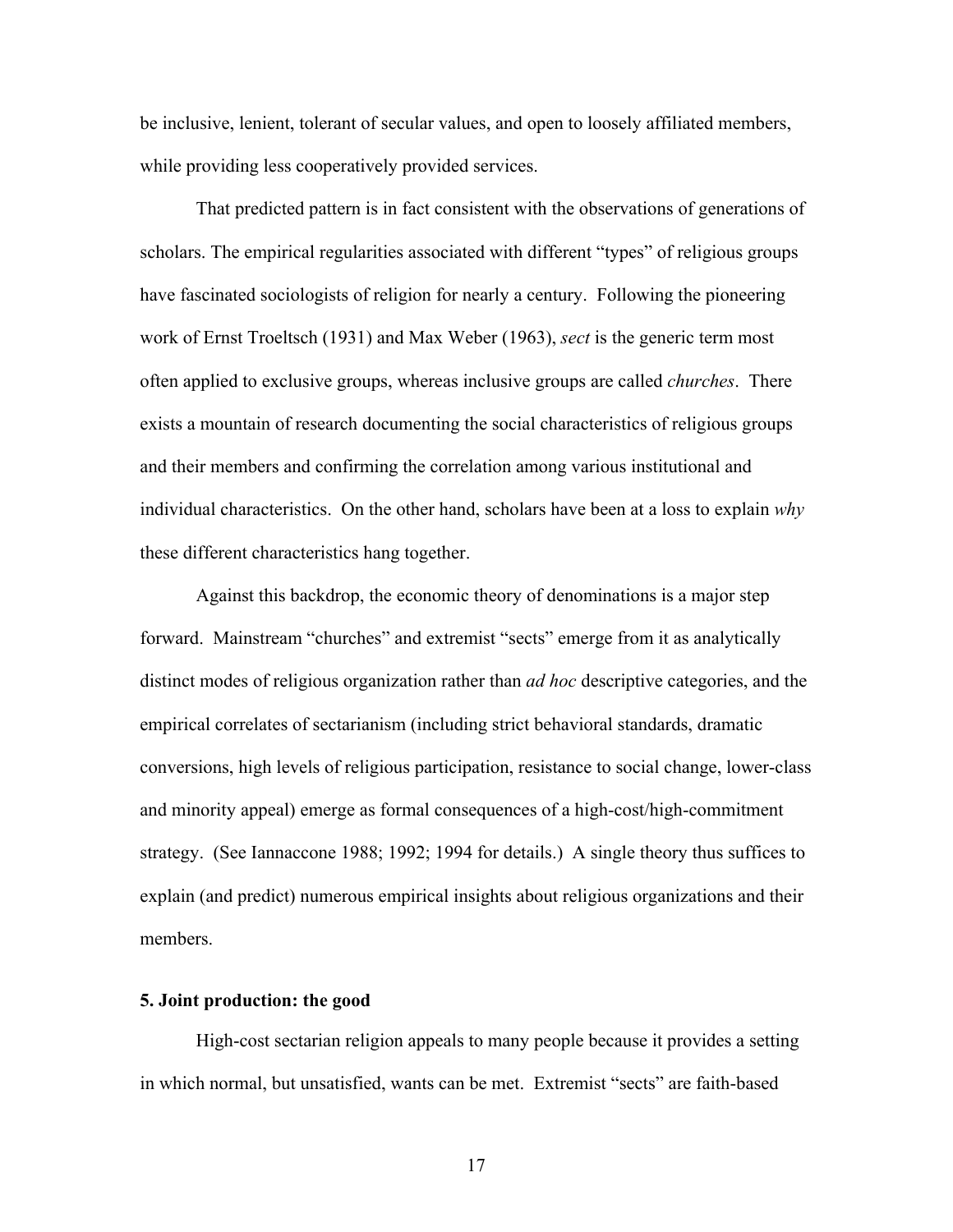*communities*, dedicated to the production of communal goods and to the pursuit of communal goals. To miss this point, as do many scholars and most journalists, is to miss the essence of sectarianism and buy the rhetoric of its critics. Leaning heavily on words like "angry" and "intolerant," the standard accounts portray sect members as militant fanatics fighting backward-looking campaigns against the enlightened forces of liberal, progressive modernism. The truth is far different and far less frightening.

Sectarian movements flourish because they provide their members hope for the future, benefits for the present, and insurance against misfortune. They assist those who suffer financial setbacks and ill health. Their social networks help members form joint business ventures, establish long-term friendships, and find suitable marriage partners. As Adam Smith realized, they also provide information about an individual's reliability and credit-worthiness, which economically disadvantaged people may otherwise have trouble signaling to financial institutions, prospective employers, and the society at large (Smith 1965). Sects help parents socialize their children; their concern for "family values" is no coincidence. Combine the typical sect's comprehensive behavioral guidelines with its members' high levels of commitment and participation. Add extensive monitoring and sanctions, both formal and informal. One arrives at a very effective means of constraining opportunistic behavior and transmitting values to children (Iannaccone 1995).

Why are sectarian groups so good at providing concrete goods and services? Recall that the success of their core business rests upon their capacity to maintain credibility and minimize free riding. These are the very attributes that facilitate mutual insurance, philanthropy, and community action. Credibility is also critical in business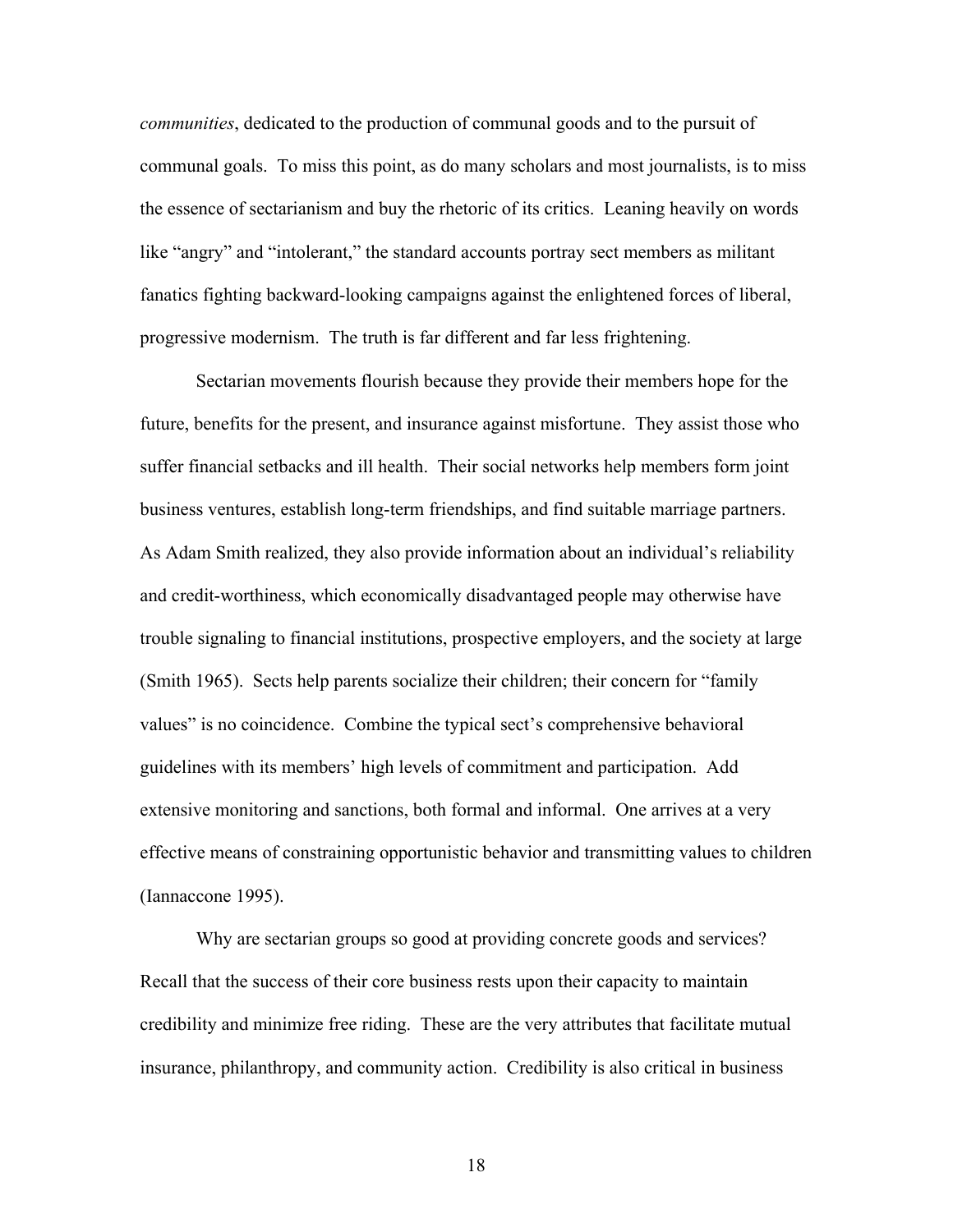dealings, trading networks, and social service provision. Thus, we should not be surprised to see sectarian communities successfully engaged in these activities, especially where poor government or civil disorder undermines the secular provision of schooling, health care, poverty programs, property rights, financial services, police protection, and so forth.<sup>7</sup>

Case studies and survey data provide strong support for all these claims. Sectarian denominations are more supportive of community members, as evidenced by the high proportion of income members of U.S. Christian sects donate to their own communities (Iannaccone, 1992). This mutual support has many concrete benefits. In America, for example, adolescents raised in sectarian denominations manifest lower levels of most "deviant" behaviors including drug use, smoking, drinking, and criminal activity (Bock, et al. 1987; Stark and Bainbridge 1998). Sect members who marry within their religion have substantially lower divorce rates than couples from different, or less sectarian, religious backgrounds (Lehrer and Chiswick 1993). Moreover, a large body of empirical research, published in numerous medical and psychological journals, links high levels of religious faith and participation to improved mental and physical health. Religiosity in general and sect membership in particular, seems to increase life satisfaction, promote healthy behaviors, and insulate people against emotional and physical stress (Ellison 1991 and; 1993).

The situation is much the same in Judaism and Islam. Ultra-Orthodox Jews in Israel and throughout the world have a much more extensive mutual support network than do less observant denominations within Judaism (Berman 2000). From Egypt and Palestine to Pakistan, Afghanistan, and Indonesia, radical Islamist groups have enjoyed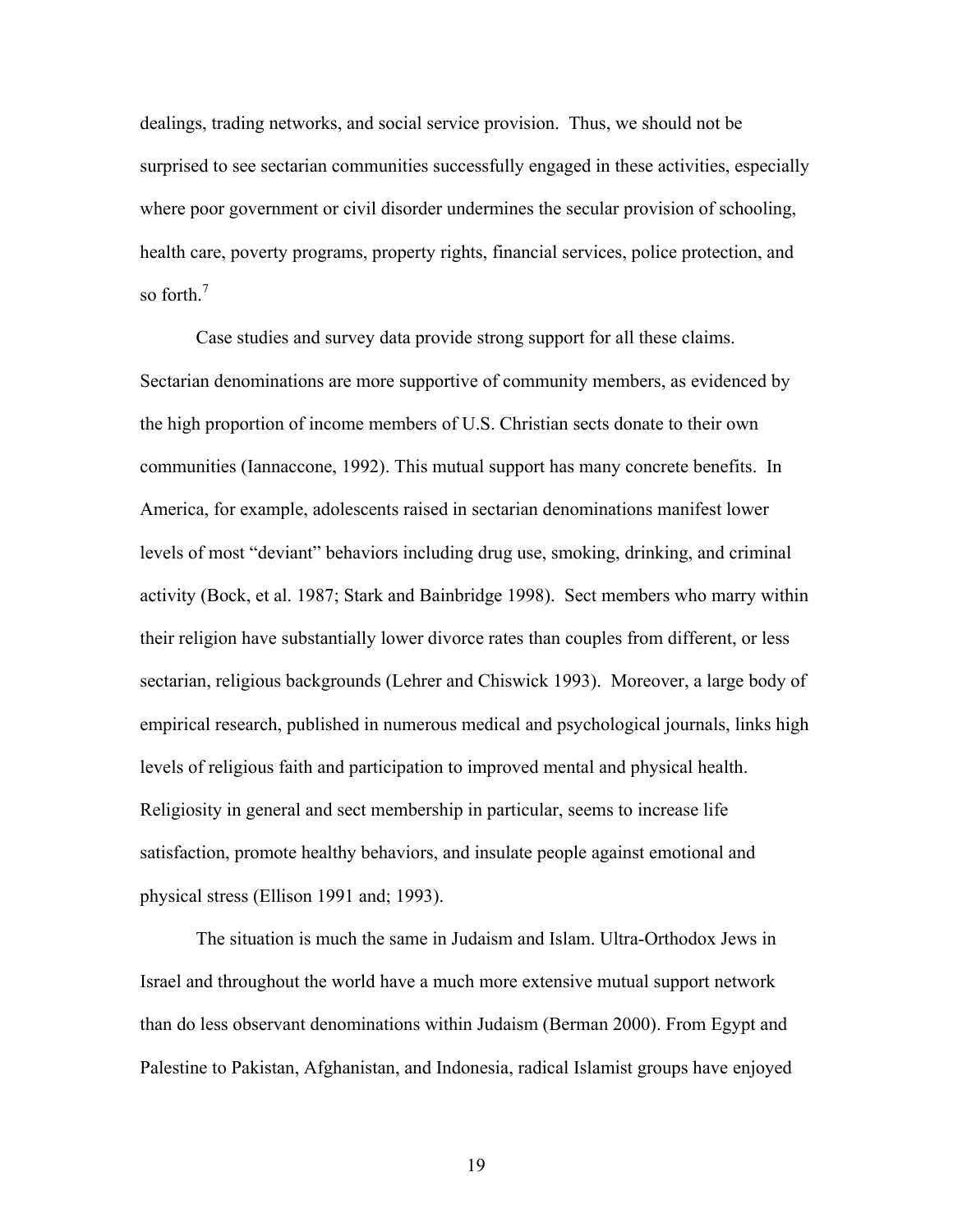broad support – especially among the poorer segments of society – because they are major suppliers of mutual aid and social services. Chen (2003; 2004), for example, demonstrates that Indonesian Muslims who suffered declines in income do to the currency crisis increased their participation in Islamic mutual insurance networks, and their participation in Koran study groups.

The social, economic, and political role of sectarian organizations is especially great in contemporary Islamic countries, where external resources and internal conflicts have combined to enhance the power of mullahs, mosques, and *madrashahs*. Thus, as Fritsch (2001) notes, the "near collapse of public education in Pakistan and Afghanistan – and the corresponding rise in influence of the *madrashahs* – are critical legacies of more than two decades of Cold War proxy battles." Radical Islam flourished in Afghanistan when external funding poured in to support Islamist insurgency against the Soviets. When the Soviets retreated and the U.S. suspended most of its financial support, but "militant Muslims eagerly stepped into the vacuum" providing, among other things, free education, room, and board to the young boys it trained as *Taliban*. The Hizbullah in Lebanon is another example of a radical Islamic movement which greatly expanded the size and religiosity of its following by channeling foreign funds (from Iran) into a network of schools, clinics and welfare organizations.

Outside funds can also boost the extremism of sectarian groups, and *not* merely by placing more resources in the hands of "fanatical" leaders. Recall that sects employ sacrifice to screen out free riders and enhance team effort. Funding upsets this balance unless required levels of sacrifice are raised to offset the external subsidy. Berman (2000) has studied this dynamic among the Ultra-Orthodox in Israel, where three decades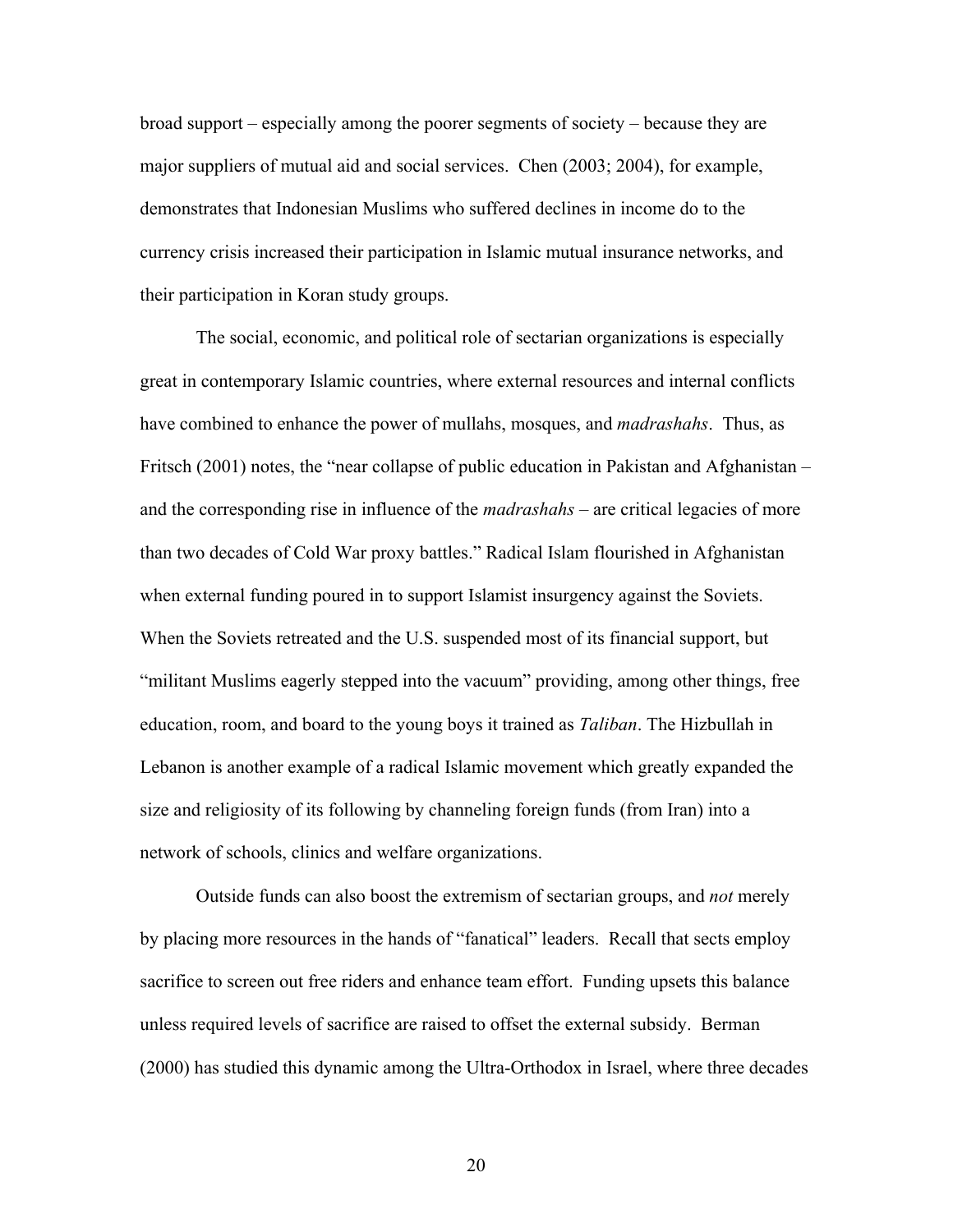of increasingly generous support from the Israeli government and from Jews abroad have led to increasingly deviant behavioral norms. Ultra-Orthodox men have stretched out their years of religious studies (and thereby reduced their lifetime labor supply) by a decade, while their wives have increased lifetime childbearing by an average of two children – and this while Israeli Jews have generally reduced childbearing.

We must remind the reader the majority of services provided by radical religious groups are utterly benign. They help to feed the hungry, aid the sick, educate children, and house the poor. To see those activities as mere façade is to misunderstand the sectarian *raison d'être*. Critics who denounce the charitable acts of Hamas and Hezbollah as a public relations ploy are quite wrong.<sup>8</sup> But so too are supporters who argue that the good deeds and religious goals of the "true" believers are wholly separable from the deadly crimes of a militant minority.

#### **6. Joint production: politics and violence – the bad and the deadly**

To reiterate, sects are high-powered religious organizations, run by credible leaders and peopled by active members carefully screened for commitment. Sad to say, these same institutional attributes are also keys to the successful "production" of organized violence, especially clandestine violence. A soldier running toward a target under fire must be absolutely certain that his comrades are "covering him" with simultaneous fire toward the target. A terrorist's worst nightmare is the comrade who chickens out, sells out, or proves incompetent. A terrorist working within a sect can thus sleep a little easier. The leaders have established their reputation for honesty, and so are unlikely to sell out, and the comrades have been carefully selected for commitment to the cause (Berman 2003). Moreover, the sect's diverse bundle of social services reinforces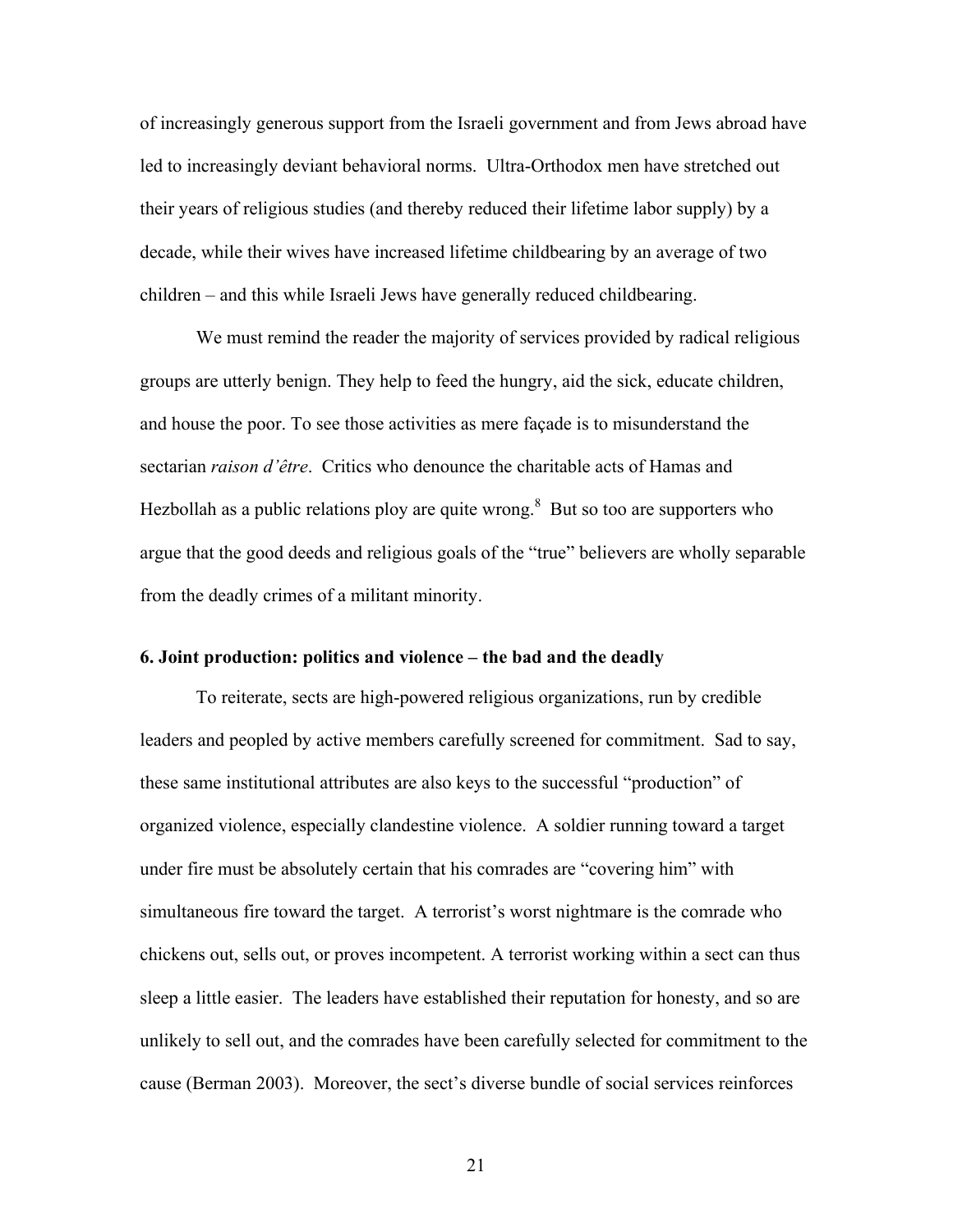the commitment of comrades. Who would defect from the very organization that feeds, educates, and protects one's family?

It is thus no coincidence that groups like Hamas, Hizbullah, and Taliban have "diversified" into the business of violence. By virtue of its sectarian structure, Hamas is a more effective terrorist organization than the more experienced, but secular, Fatah or the Islamic Jihad, which shares the theology of Hamas but lacks its social service network (Berman 2003; Berman and Laitin 2005). The Hizbullah is another example of a hybrid organization, jointly providing supernatural services, education and social services, and organized violence. The Taliban are a special case. They diversified out of supernatural services into providing the most basic of services – law and order – in the form of protection from the arbitrary violence of warlords. They then expanded into securing smuggling and trade routes and into limited social service provision and, with some outside subsidies, formed a militia effective enough to defeat much more experienced Mujahhedin for control of Afghanistan, an astounding accomplishment for a group of former seminary students (Berman 2003; Rashid 2002)! Chen (2004) finds evidence suggesting that Indonesian Islamists may also have a hybrid aspect, as communities with high rates of participation in Islamic mutual insurance tend to also have high rates of communal violence.

Our argument thus differs *both* from those who discount the role of religion in contemporary terrorism *and* from those who emphasize the militant theology of certain religious traditions. Religion does contribute to the efficacy of certain terrorist groups, but not primarily because of their militant "worldviews" or "theologies of hate."<sup>9</sup> Hamas is an instructive case. It existed for decades as the Muslim Brethren in Palestine,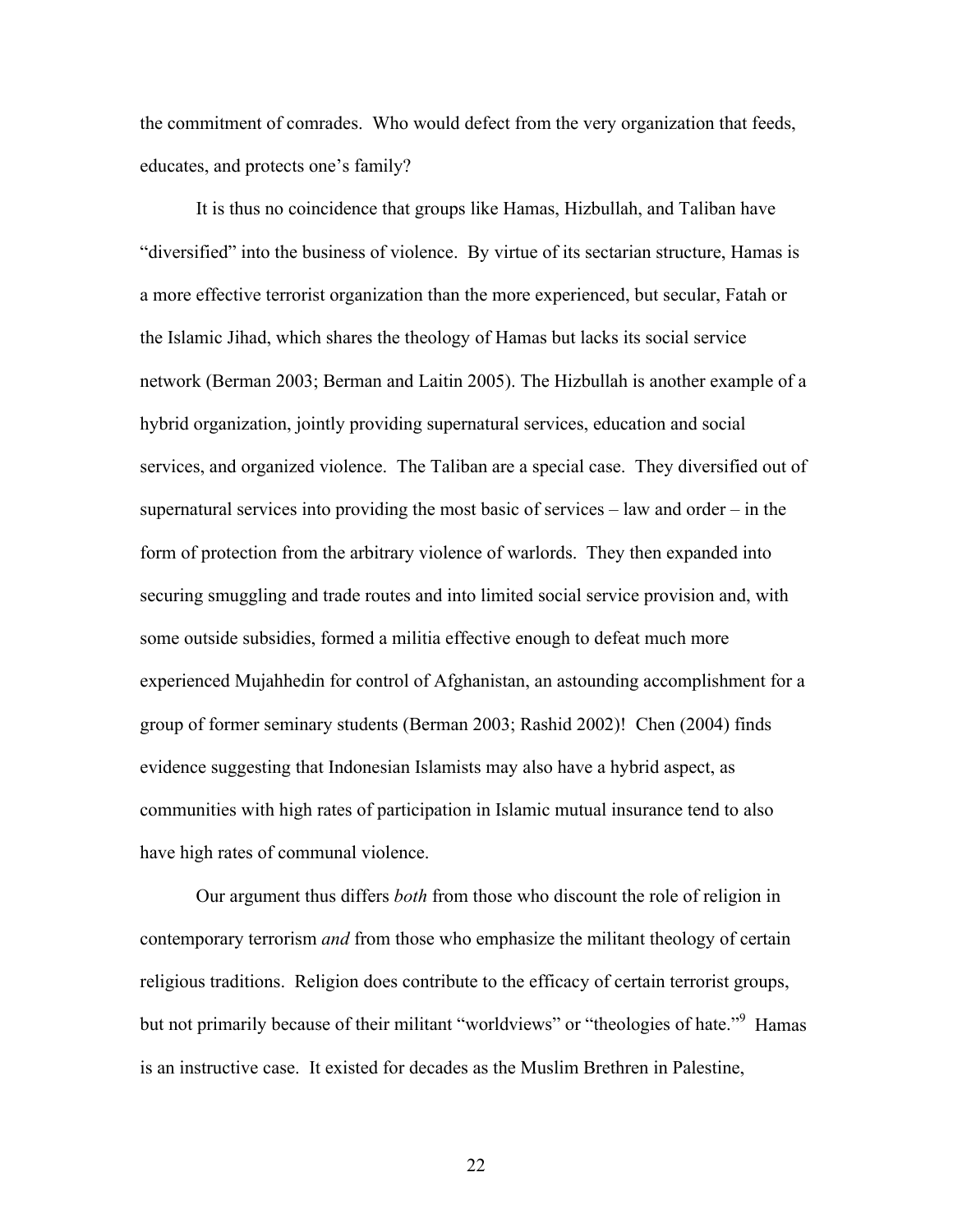espousing a doctrine that opposed violence against the State of Israel and instead emphasized personal piety and political Islam (Mishal and Sela 2000; Schiff, et al. 1990). The shift toward violent demonstrations and terrorism did not occur until the first Palestinian uprising, when the secular nationalists threatened to undermine Hamas' popular support. This is typical of religious extremists. Their militancy varies dramatically over time, even as their underlying sectarian traits remain fairly stable. Moreover, they prove remarkably adept at reworking their theology, and even reinterpreting their most sacred texts, so as to justify their changing orientations. For extensive evidence, see the volumes of the Fundamentalism Project, edited by Marty and Appleby (1991).

 If militant theology is more often consequence than cause of a militant orientation, what leads religious groups toward militancy in the first place? Here we part company with those who emphasize social and economic factors to the exclusion of religion, and with those who do the reverse.<sup>10</sup> Religious groups chose violence to improve the lot of their institutions and constituents, by resisting repression and gaining political power.

*Church, State, and Politics:* Throughout history, religious groups have played major roles in political systems. The reasons are manifold, including the tendency for secular regimes to seek the legitimacy associated with sacred authority and the corresponding tendency for religious regimes to seek the legal and financial support of government. In repressive regimes, places of worship may also become the safest places for open political discourse, and religious networks provide ideal bases for political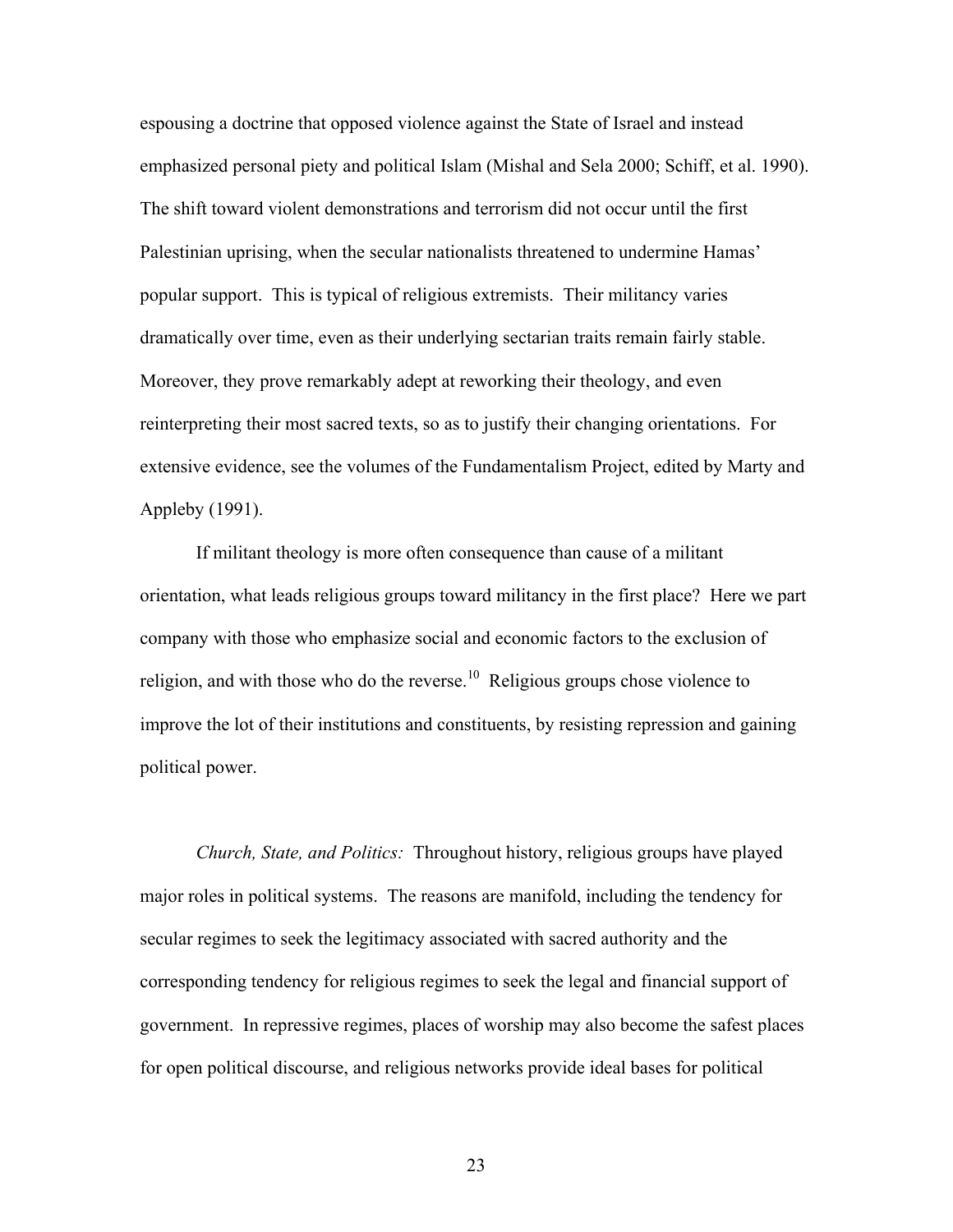organization. We see this today in many Middle Eastern countries, but it was also the case in Eastern Europe under communism. Moreover, because the clergy must maintain their credibility as salesmen of the supernatural, they are less likely to be corrupted than the typical politician, especially in political systems with weak legal institutions. Credibility and perceived resistance to corruption are strong electoral assets for religious leaders, as is seen in both Palestine and Israel.

So why should we worry about political-religious parties? First, to reiterate the discussion of the previous section, sectarian religious groups enjoy a comparative advantage in certain forms of organized violence. The moment a sect enters the political arena, the stakes associated with winning and loosing become much higher, and hence its incentive to employ violence increases. Iran's Islamic revolution is just one example of this process. Second, because religious groups almost always use their political power to repress religious competitors, political activism on the part of *some* groups virtually guarantees the mobilization of *all* religious groups, further increasing the odds that at least some will resort to violence.

We can best appreciate the dangers of political-religious parties by reviewing a centuries-old debate between David Hume and Adam Smith (and in so doing reminds us that violent religious extremism is nothing new). Writing in an era well-acquainted with the bloodshed of the Reformation and religious violence of the English civil war, Hume (1989, pp. 135-136) offered an economic interpretation of fanaticism's cause and remedy. In essence, he argued that religious *laissez-faire* generates powerful negative externalities, as religious suppliers promote superstition and hostility toward the members of all competing religions, leading ultimately to civil strife and political instability.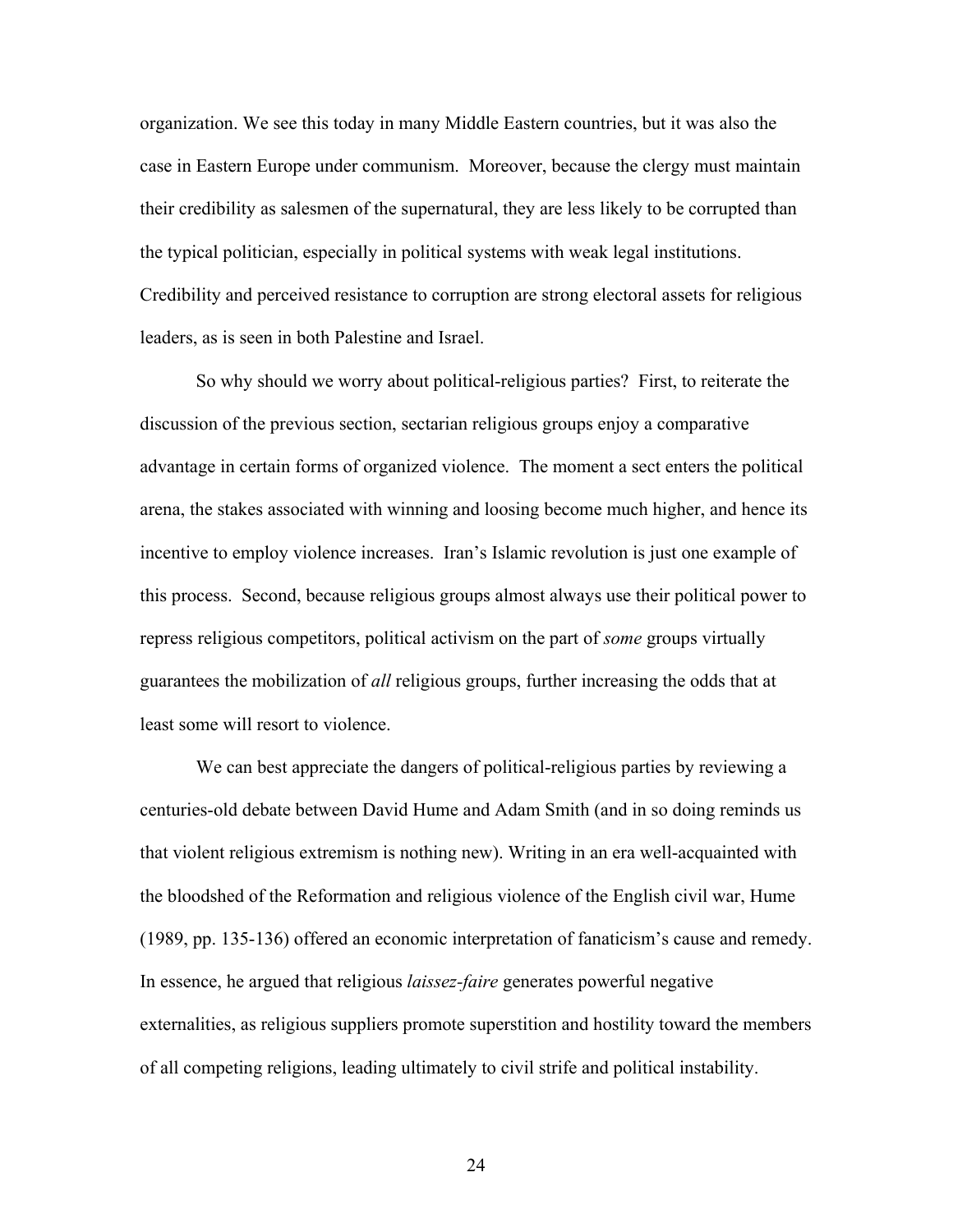Hume's solution is a state-funded *established* religion, precisely because it "bribe[s] the indolence" of the clergy, turning them into government-paid civil servants with minimal incentives to craft products that excite the general population.

Smith disagrees. Despite quoting Hume at length, and accepting Hume's premise, he utterly rejects his conclusion. Yes, says Smith (1965, p. 741), the clergy of an established church will give "themselves up to indolence" and will neglect "to keep up the fervour of faith and devotion in the great body of the people." And, yes, religious *laissez-faire* will stimulate the clergy's self-interested "industry and zeal," leading them to "use every art which can animate the devotion of the common people" and encouraging numerous sects to enter the religious market and vigorously compete for members. But in the end, it is this vibrant, unregulated religious market that most benefits the state, the general populace, and religion itself.

Had each European government *not* enlisted the aid of a single sect (and returned the favor by suppressing all other competing sects), there would have been "a great multitude of religious sects." Competition would then induce moderation, rather than the furious, fanatical violence envisioned by Hume:

The interested active zeal of religious teachers can be dangerous and troublesome only where there is, either but one sect tolerated in the society, or where the whole of a large society is divided into two or three great sects; the teachers of each acting by concert, and under a regular discipline and subordination. But that zeal must be altogether innocent where the society is divided into two or three hundred, or perhaps into as many thousand small sects, of which no one could be considerable enough to disturb the publick tranquillity. The teachers of each sect, seeing themselves surrounded on all sides with more adversaries than friends, would be obliged to learn that candour and moderation which is so seldom to be found among the teachers of those great sects, whose tenets [are] supported by the civil magistrate. (Smith 1965, p. 745)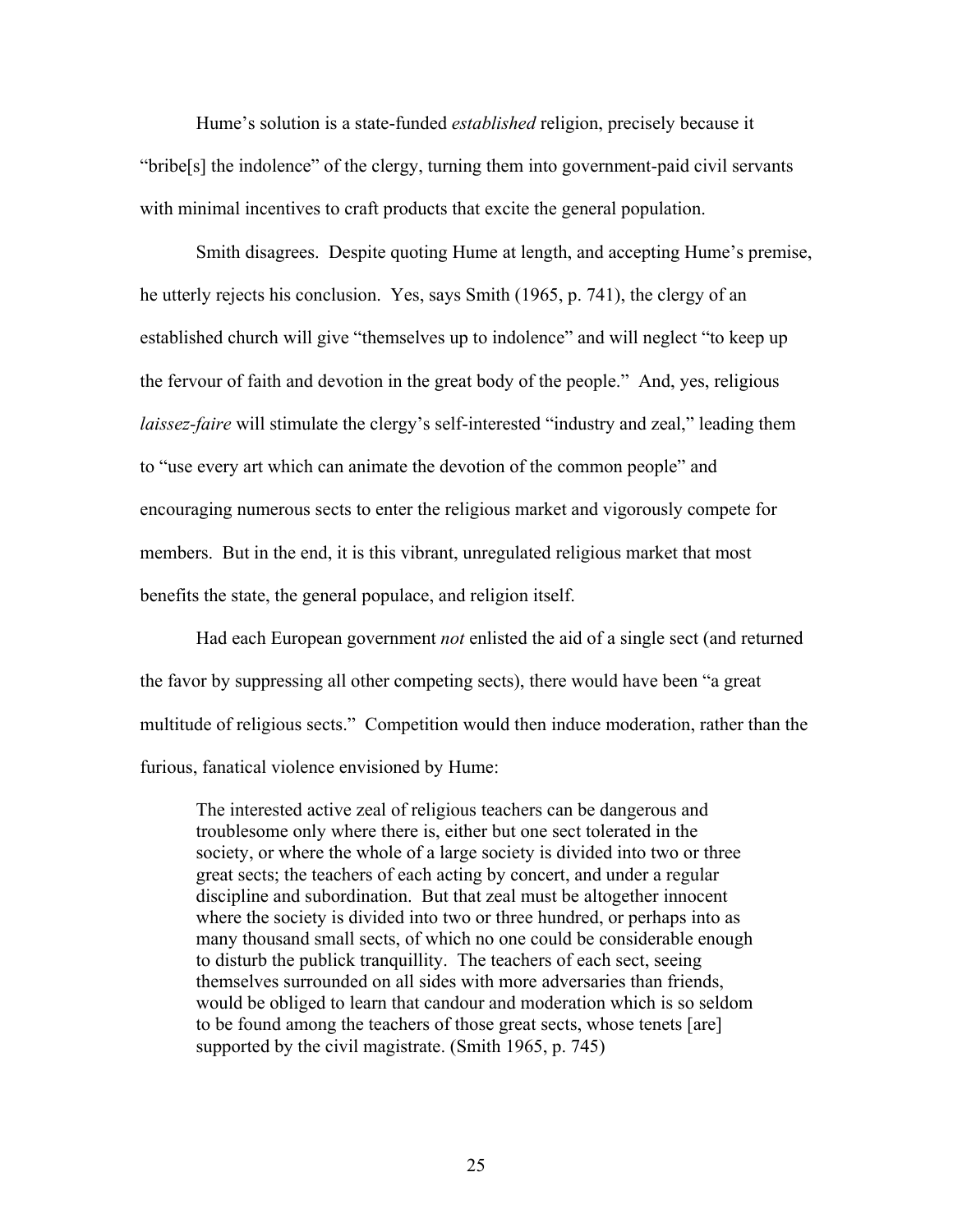Theory may not suffice to validate Smith's reasoning over Hume's, but subsequent history provides overwhelming evidence of the moderating effects of a truly competitive religious market. By virtual of constitutional law, U.S. government cannot fund religions, favor one religion over another, nor discriminate based on religion. America was the world's first laissez faire religious economy, and as Tocqueville and many other 19th century European traveler noted, the result was exceptional levels of religious participation, an abundance of religious sects, and very little religious conflict (Finke and Stark 1992, pp. 17-20, 39-40).<sup>11</sup>

Over the past century most Western countries have radically reduced state support for, and state regulation of, religion. In the process, they have made their nation's religious markets much more open to entry and competition. In nearly all cases, one consequence has been a reduction in the political activities of denominations. Why? Because the stakes have been lowered. Absent the prize of government money and protection from competing groups, a religion finds political activity much less attractive. Also, as Smith emphasizes, open competition also leads to more groups, each of which has less capacity to influence government.

In much of the world, however, and especially in the Middle East, religion and governments remain tightly bound. The leaders of government use religion to enhance their popularity and legitimacy, and religious leaders use political power to direct state resources toward their constituents. Here again, the credence-oriented technology of religious organizations confers important benefits. When used with care, it becomes a powerful tool of organization and persuasion. The leaders of sects are especially adept at "delivering" the votes of members. Note also that repressive regimes, mosques and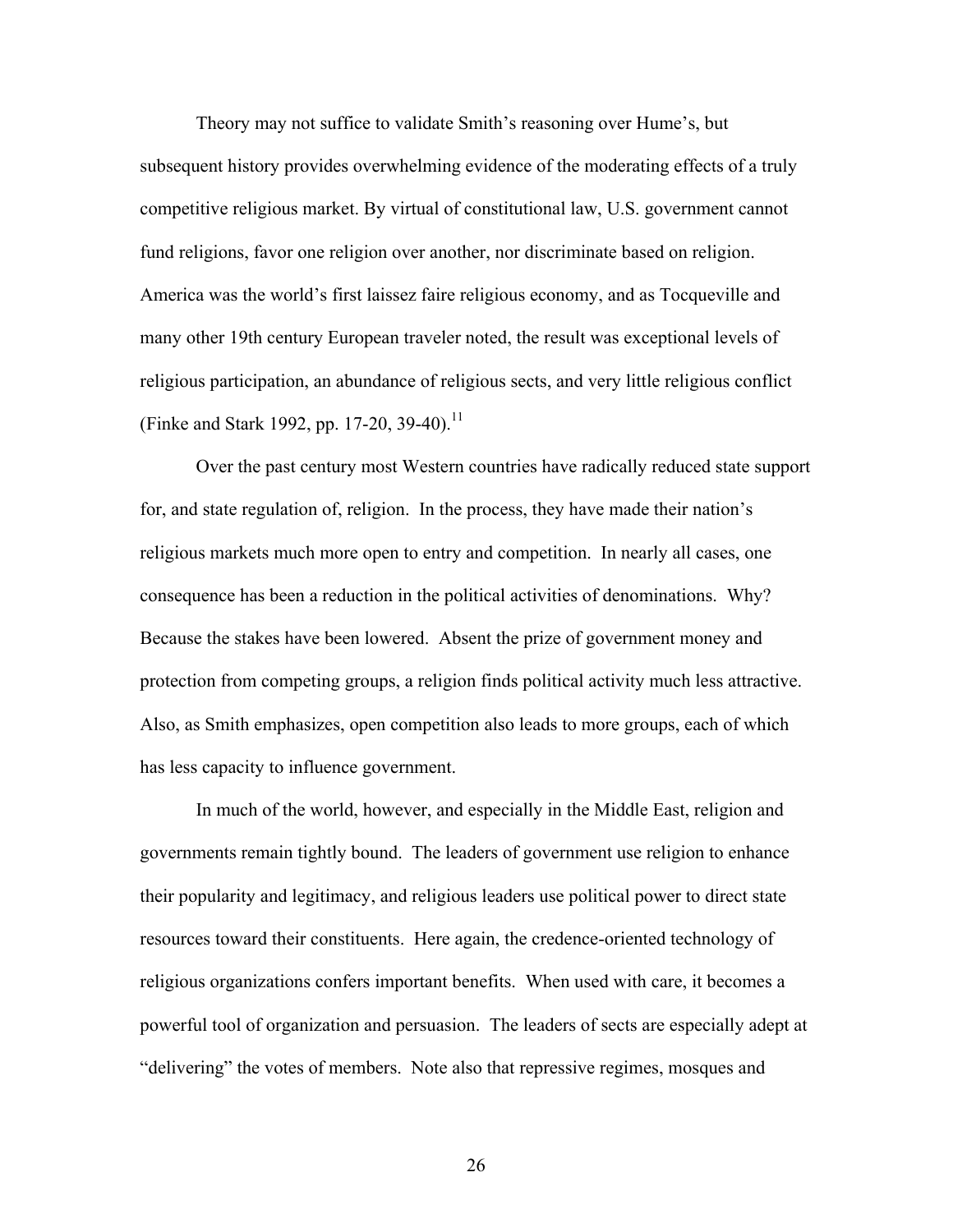churches are often the *only* places where opposition political organization is possible at all. If only for that reason, political Islam is likely to be a going concern for quite a while.

Once in power, religious groups may moderate in order to seek a larger constituency, but the record is mixed and ranges from moderation in Turkey, where church-state separation is enforced by the military, to the ruthless hijacking of a broadbased revolt in Iran. In summary, the efficiency of sectarian groups at politics and organized violence creates the potential for a sect to capture the benefits of political monopoly and then violently repress both political and religious opposition. The weak legal institutions of a nascent state such as Palestine or Iraq would be hard pressed to resist the power of such a sectarian political-religious.

#### **7. Policy implications**

Drawing from both the sociology and economics of religion we have argued that it is a serious mistake to view violent religious extremists as pathological drones enslaved by theologies of hate. One gets much more analytical mileage from an approach that treats militant religious extremists as social and political entrepreneurs. (Were it not so, we would face the chilling prospect that safety from religious terrorists could only be obtained at the cost of eradicating the theology or its proponents.) Unlike purely secular actors, they have an advantage at cooperative production technologies that harness the credibility of the clergy and commitment of the members – members who have already accepted the sacrifice of religious prohibitions in return for the benefits of cooperation. Since terrorism and militia activity are extreme forms of cooperative production, sectarian groups can be singularly effective terrorists should they choose that path.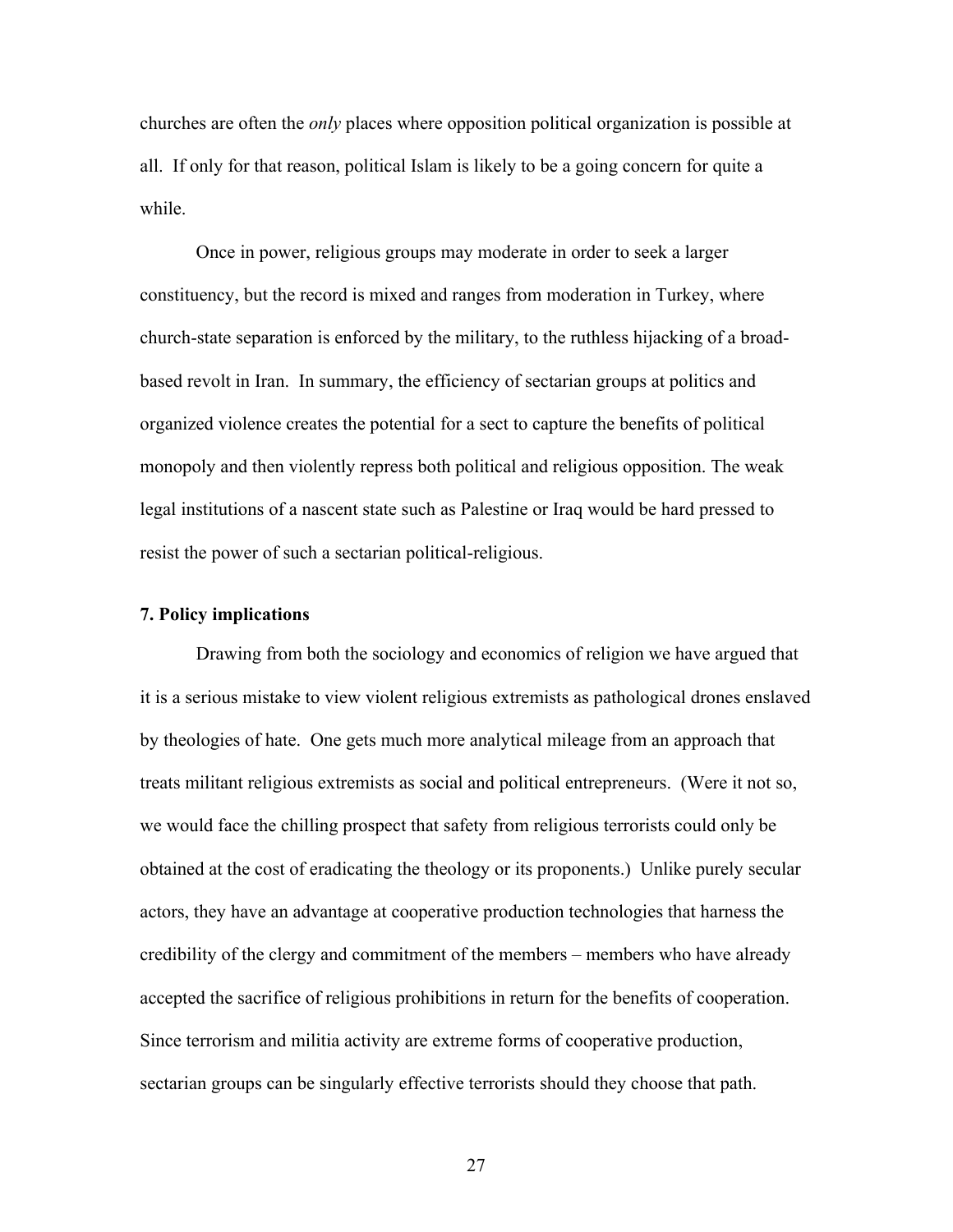Can policy makers mitigate religious extremism by targeting beliefs and teachings? Sects put tremendous emphasis on dogmatic doctrines and probably cannot maintain their high-cost/high-commitment equilibrium without them. But successful systems of religious belief are by their very nature largely irrefutable. So secular attacks on doctrine and theology antagonize many but convince almost no-one. Indeed, if anyone is equipped to win theological debates with radical sectarians, it is leaders of *other* religious groups.

Adam Smith's analysis of religious markets lead to the following policy recommendations:

*The militant theology of religious radicals is most effectively neutralized by competing theologies, which are in turn most effectively produced by competing religious groups.* 

*An open religious market encourages religious moderation by facilitating the entry of numerous competing religious groups, virtually none of whom can hope to benefit from government control of religion.* 

*A constitutional commitment to the separation of church and state, including fiscal and legal nondiscrimination, discourages religious militancy by reducing the payoffs associated with religiously-oriented political action.* 

We can extend this list of policy recommendations by supplementing Smith's analysis with our own analysis of sectarian organizations. Because sects are efficient producers of club goods, they will naturally branch out from their core business as suppliers of the supernatural when secular markets and civil society under-produce collective goods. In the process of providing benign goods and services, a sect acquires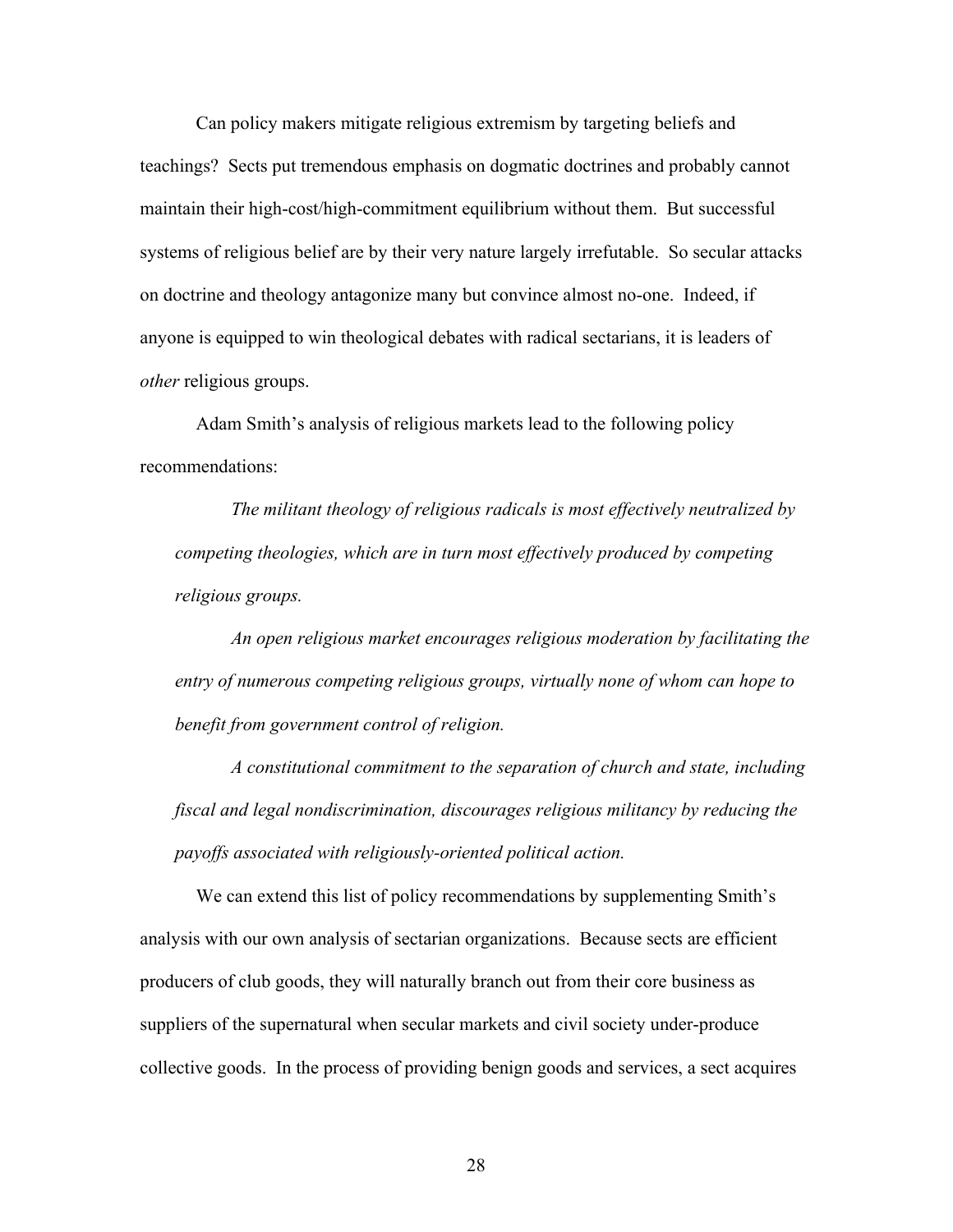the credibility, organization network, and membership base that *also* facilitate violent collective action. Thankfully, religious organizations almost never benefit from violent action in well-functioning societies. But violence can be very effective where markets, governments, and civil society functions poorly. The ideal solution is, of course, constitutional democracy coupled with a vibrant market economy; but where this goal remains elusive it makes sense to focus more narrowly. Reducing the sectarian comparative advantage in social service production undercuts both the returns to religious violence and the influence that leaders have over the members. Hence,

*Religious radicals are less likely to flourish and less likely to embrace violence when there is strong competition in their non-core markets: including education, health care, poverty programs, and political representation.* 

Nasser applied this policy in Egypt in the 1950s, when the Muslim Brethren threatened his power. He took not only the conventional approach of locking up the leadership but also nationalized their entire social welfare provision network (Munson 2002). That policy shut down Islamic terrorism in Egypt for more than two decades.

Lest we appear to have arrived at the secularist view that religious terrorism is "really" about economic deprivation, we must remind readers that we are addressing a subtle interaction between religion and economics. As scholars have discovered, most radical Islamic terrorists are relatively well off; they are by no means poor and ignorant people with little to loose (Krueger and Maleckova 2003).<sup>12</sup> We must distinguish between the overall religious organization, which does indeed gain strength and membership by providing material services to the poor, and the composition and motives of the leadership and most active members. Within these organizations, as in all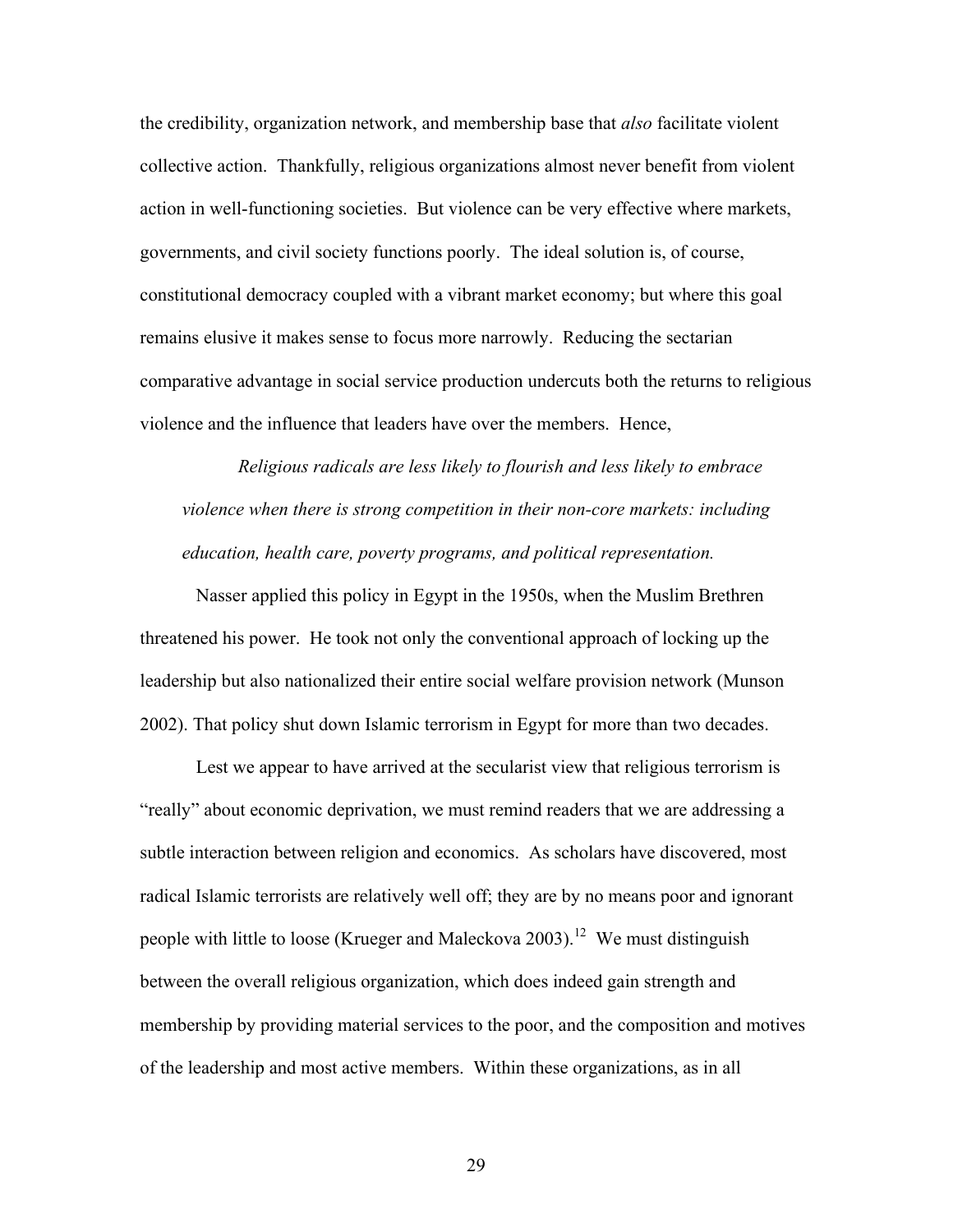organizations, responsibility and difficult assignments end up in the hands of talented people, most of whom have very *good* secular alternatives. The pattern has recurred in Palestine, Yemen, Afghanistan, Iraq, and Lebanon during the civil war period. And is it any surprise that when Al Qaeda needed recruits to attend flight school in Florida, they tapped a small group of disaffected expatriate Muslims in Europe students rather than drawing from the thousands of illiterate mercenaries they were training in Afghanistan?

The combination of social service provision, political representation, and nondiscriminatory treatment of religious denominations is not a panacea in the war on terrorism. Yet our analysis suggests that it could in many cases reduce the need for more violent interventions. More importantly, and in contrast to direct military or police-style interventions, this combination of policies has the potential to mitigate the root causes of what looks to be a long confrontation.

#### **8. Conclusion**

The economic theory of religious extremism is just one piece in a much larger theory of supernaturalism that explains the persistence of belief in the supernatural and the inevitable spread of religious groups along a denominational continuum from lenient "churches" to extreme "sects."

Extremist sectarian groups are high-powered religions rooted in separation from and tension with the broader society. Their heavy demands make it possible to offer unusually great benefits to potential members, particularly those at the margins of society. An economic perspective thus explains how extremist groups can persist and prosper in thoroughly modern societies peopled by perfectly rational citizens.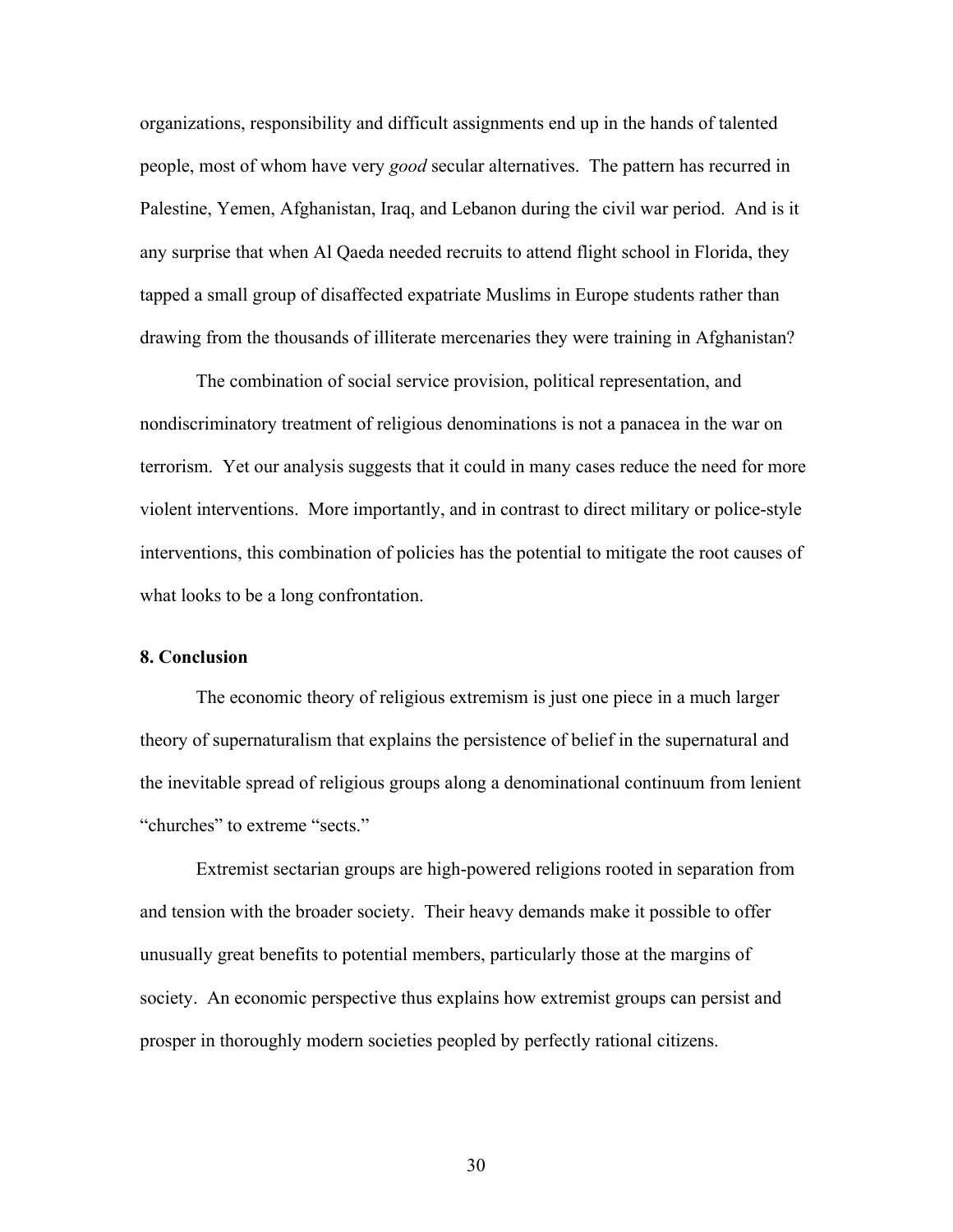To equate religious extremism with religious militancy is a serious error (and, in many instances, a political ploy). The ideological and social barriers that separate sect members from other religious groups and from secular society rarely lead to violent conflict. In fact, minority status usually guarantees that sect members lose out in any confrontation with larger powers.

Conflict and militancy becomes common, however, where the state favors one religious group over another (or there is an expectation that the state will do so after it is established), thereby raising the stakes for all sides. People will take great risks to defend or enlarge their political power, and sectarian groups are well positioned to marshal their resources and members in opposition to their religious-political competitors. Unlike purely secular actors, sectarian groups have an advantage at cooperative production that makes use of the credibility of the clergy and commitment of the members – members who have already accepted the sacrifice of religious prohibitions in return for the benefits of cooperation. The returns to cooperative production of basic social services (education, medical care, law and order) become greater still where secular society under-produces them. Since organized violence is an extreme form of cooperative production, sectarian groups can be singularly effective terrorists should they choose that path to political power.

 The economic perspective strikes a somewhat sanguine note, for it suggests that religious freedom offers the best insurance against religious fanaticism. Whereas government regulation and state-sponsored religion encourage sects to fight both church and state, a truly competitive religious market encourages religious tolerance and mutual respect if only as a matter of necessity. U.S. history seems to bear out the wisdom of this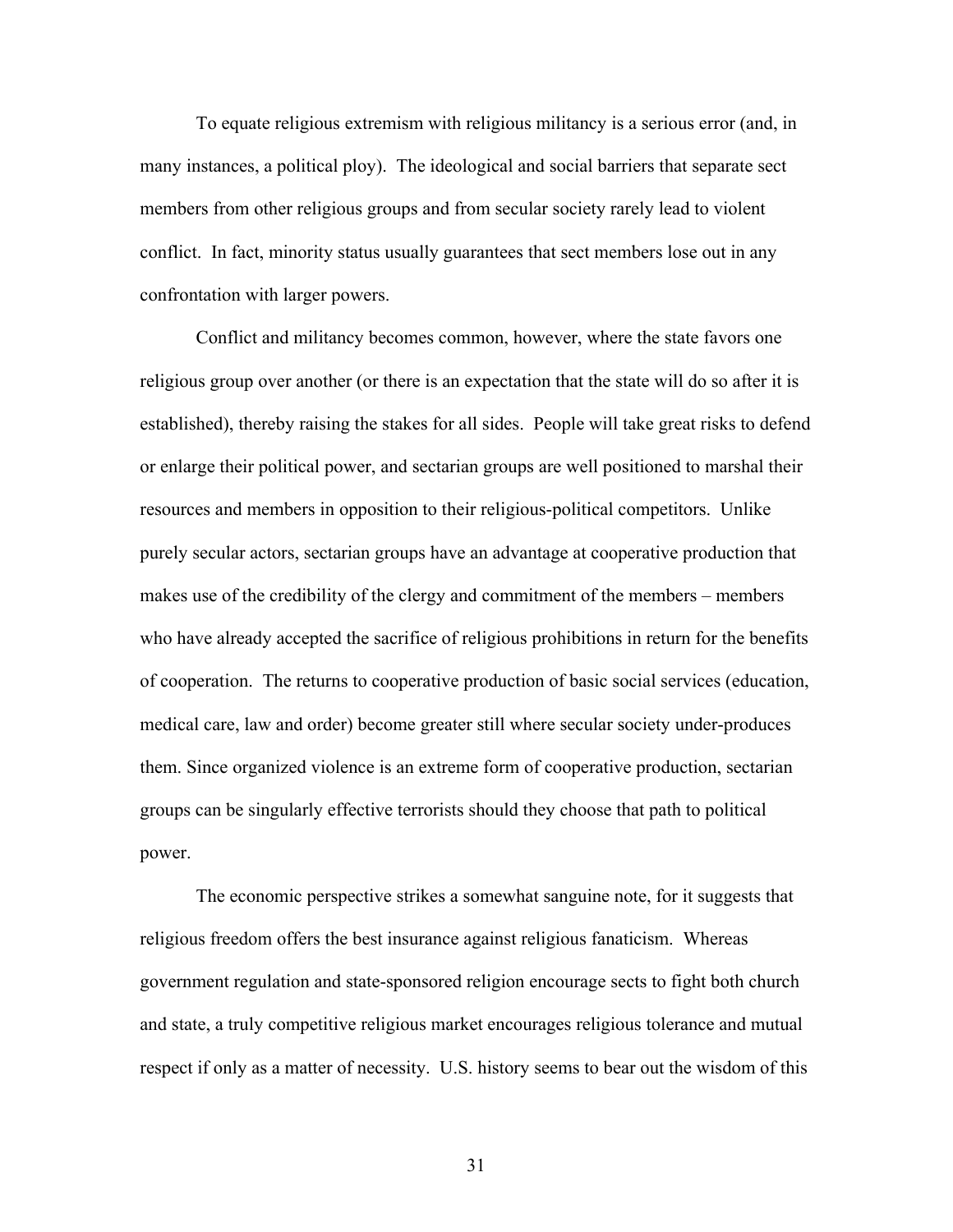policy. U.S. churches never fought over control of the state, apparently church-state separation precluded any possible victory. In the Middle East, the extreme militancy of Islamic groups engaged in struggles over political objectives and political power underscore the peril of the alternative approach.

We do not seek to minimize the threats posed by truly militant religious groups. The well-organized terrorism of Al Qaeda, Islamic Jihad, Hamas, and other Muslim extremists are a threat of global proportions. Violent conflicts between India's Sikhs, Moslems, and Hindus have threatened the political and social stability of the world's largest democracy. The bombings and murders attributable to Ulster Protestants and IRA Catholics made a war zone of regions that should, by all rights, be places of peace and prosperity. But taking a cue from Adam Smith, scholars should examine these true instances of religious militancy and ask how much violence should be attributed to the religious-political environment rather than the religion itself. Genuinely violent sects tend to arise in countries where the civil government has suppressed religious freedom, favoring one form of religious expression over all others. Within these environments, a disfavored sect is strongly motivated to oppose the government, despise the established religion, and covet the privileges that come with state support. Those principles can usefully inform the policies of many countries, most especially those in the Middle East.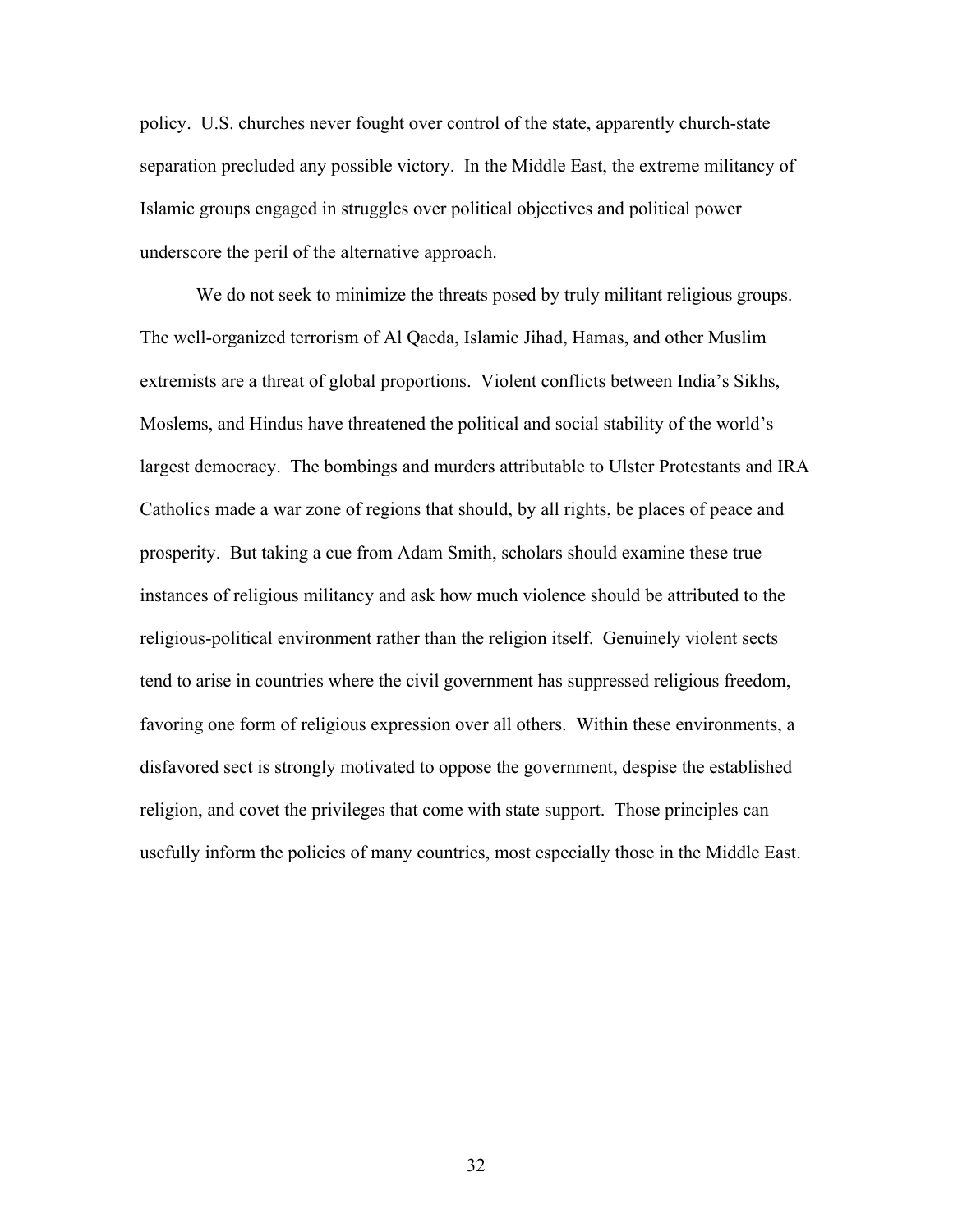#### **Appendix: religion versus magic**

Of all the factors that promote product differentiation and sub-market formation in the market for the supernatural, none are more striking than those that separate *religion* from *magic*. These two conceptions of the supernatural imply two different modes of interaction, leading to differences in form, content, outcomes, and organizational structure.

My use of the words "magic" and "religion" parallels that of  $19<sup>th</sup>$  century anthropologists. *Religion* consists of beliefs, practices, and institutions that relate to one or more *supernatural beings*. The one great God of Israel, the many small gods ancient Greece, the ancestral spirits of Chinese Shinto worshippers, and, I suppose, the ghost of Christmas past all qualify as supernatural beings. At a minimum, every such being possesses consciousness and desire in addition to superhuman powers (Stark and Bainbridge 1987: 82). *Magic*, by contrast, consists of beliefs, practices, and institutions that concern *impersonal supernatural forces* or the impersonal manipulation of supernatural beings. When astrologers cast horoscopes, or athletes carry good luck charms, or fortune-tellers read the future from a deck of cards, their activities qualify as magic. Most "New Age religion" likewise qualifies as magic, be it crystals, pyramid power, palmistry, or mystical auras.<sup>13</sup> Insofar as humans cannot help but imagine the supernatural with reference to the natural, the tendency to distinguish between personal and impersonal agency is understandable and, probably, inevitable.

The economics of magic versus religion hinges on the fact that methods of magic and religion are inherently different. The former involve supernatural *production*; the latter, supernatural *exchange*. Production is *impersonal*; specific inputs, manipulated in specified ways, yield specific outputs. Exchange is, by contrast, *interpersonal*, a process of communication and bargaining that involves character no less than competence. (Here again, the magic-religion distinction embodies a natural difference, corresponding to the two ways humans overcome scarcity in the natural world.)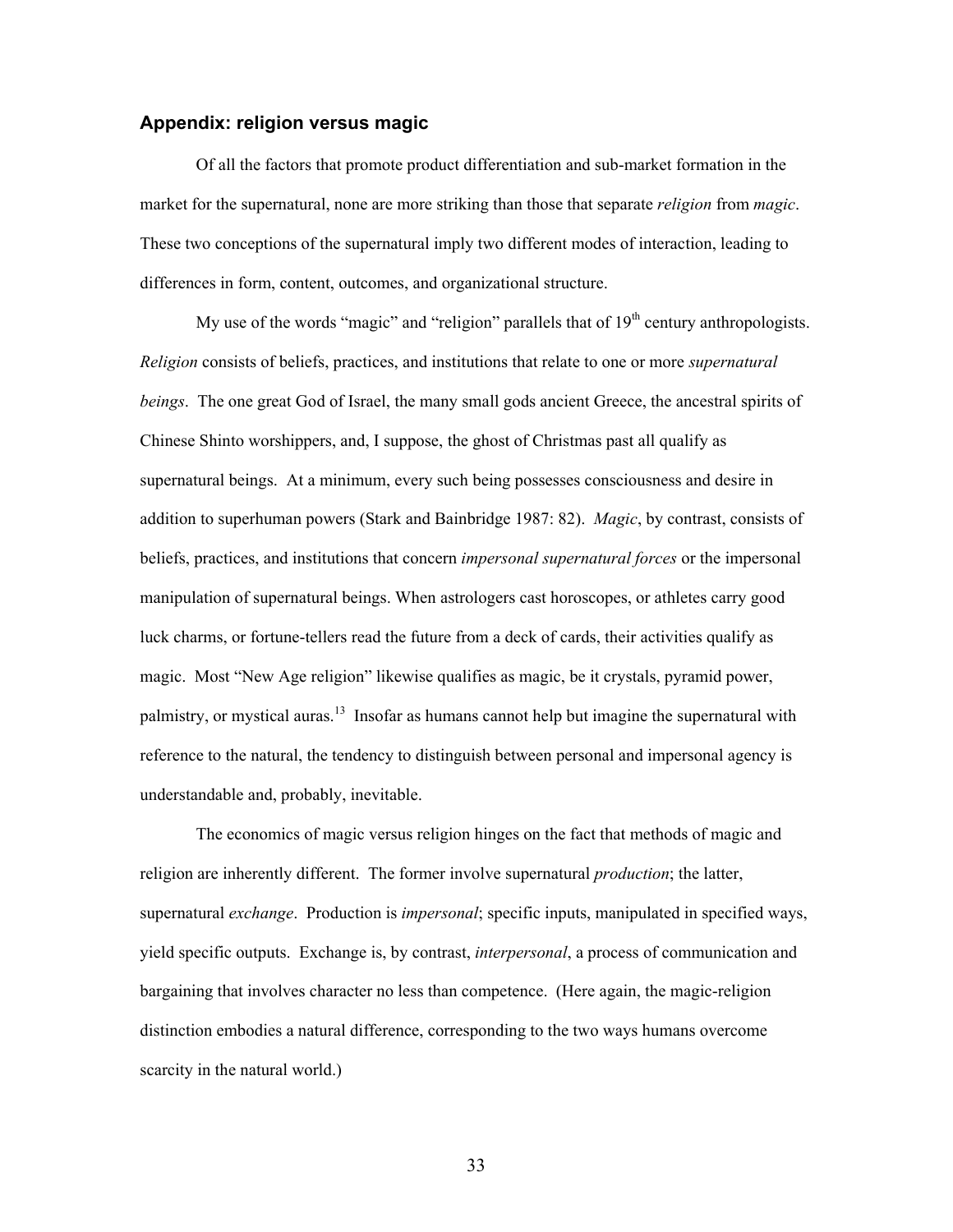The logic of production traps magic. On the one hand, magicians must promote themselves as masters of the supernatural. On the other hand, they cannot properly account for their failures, except to emphasize their personal limitations or the limitations of the forces they control, neither of which plays well in the market. No magician can fully escape the dilemma: impersonal forces *do* admit testing, and effective methods for their control *should* work on demand. True magicians should succeed here and not just there, now and not just then. Yet by all accounts, scientific, ethnographic, and even autobiographical, they do not.

Religion avoids the trap of magic. In a religious system, maximizing humans seek to interact with maximizing "gods" – supernatural beings with their own preferences. This makes religion less susceptible to refutation, because failure can be explained in terms of the gods' autonomy and personality. The implications are immense:

*Religious practitioners can ask whereas magical practitioners demand:* Humans approach the gods as supplicants – listening, petitioning, hoping, and waiting, rather than summoning, compelling, projecting, and manipulating*.*

*Religion can excuse failure while taking credit for success:* A priest, pastor, or petitioner can always counter frustration or disappointment with the thought that God did hear and did answer, but the answer was "No."

*Religion can focus on the future:* The gods are not obligated to deliver on demand or even in this life. They can take their time, promising only that "it shall come to pass" (Isaiah 2:2).

*Religion can remain general:* The gods can avoid specifics, even as they promise to sustain, nurture, and save.

*Religion can refuse tests:* Gods can play by their own rules. Thus, the same biblical tradition that scoffs at magicians', applauds the king who tests them, and proclaims its superior efficacy, can nevertheless denounce those who would "test the Lord your God" (*Deuteronomy* 6:17, see also *Daniel* 2-3).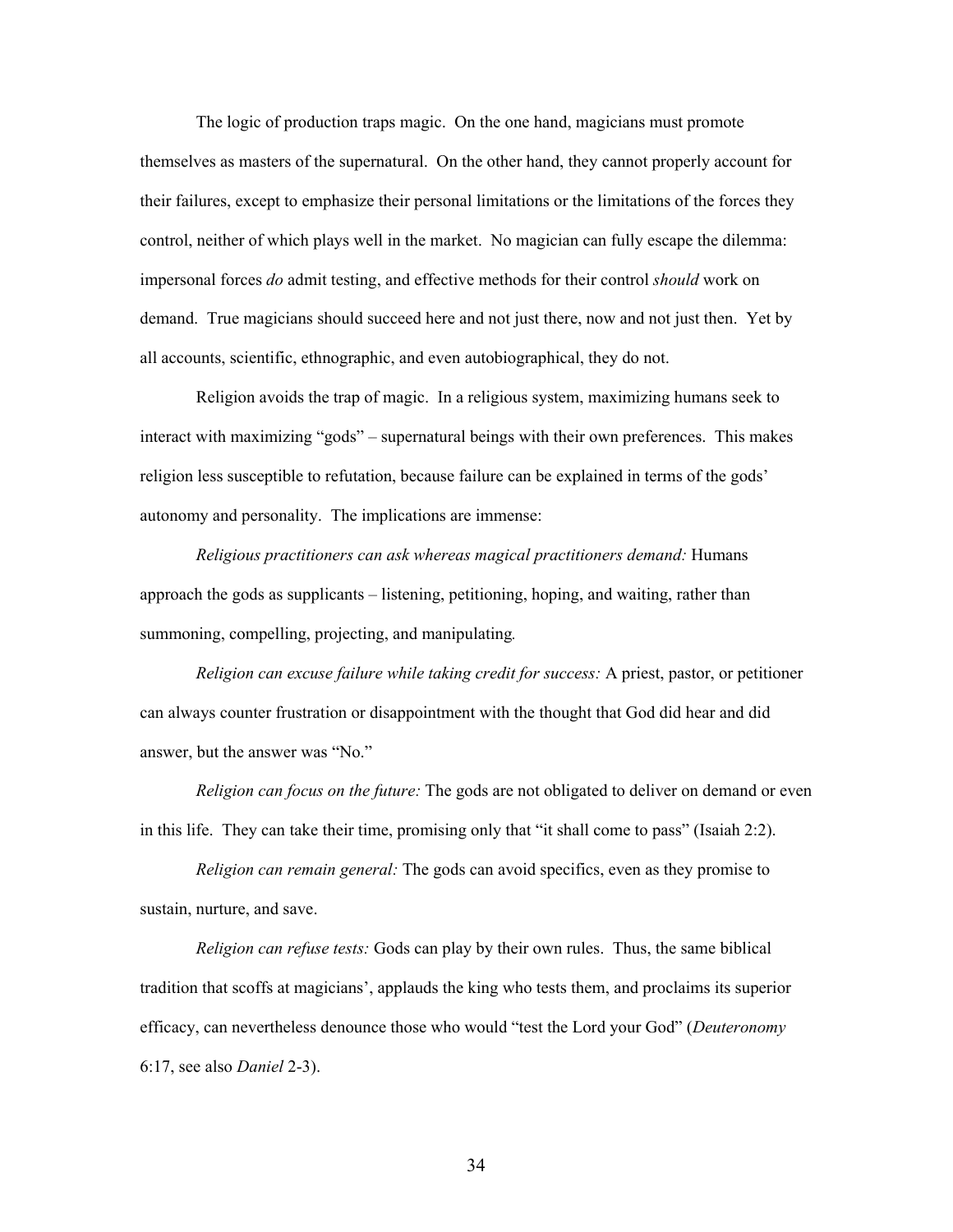*Religion can demand sacrifice, whereas magic can only demand technique:* The gods can ask things of you as a matter of need, preference, or concern for your own good.

*Religion can ask why; magic remains matter-of-fact:* Religion can produce systematic theology (though this is certainly more characteristic of Western monotheism than other religious traditions). If only to protect itself against refutation, magic tends to be highly *un*systematic.

*Religious specialists can work clearly, openly, publicly, and regularly:* With all the protections described above, religion has relatively little to hide. It can offer instruction instead of mysterious mumbo-jumbo, and it can regularly meet in public rather than work in secret. Magic centers on one-on-one client-practitioner relationships governed by the customer's sporadic needs and satisfaction with the specific services rendered.

The technology of religion thus serves to promote group activities, intense commitment, long-term relationships, loyalty, exclusivity, contribution-based financing, and collective goods. These, in turn, sustain religion's most important contributions to culture: *collective identity, shared values, and individual moral constraint.14*

#### **Acknowledgements**

This work was supported in part by grants from the Mercatus Center at George Mason University and the Project on Religion, Political Economy, and Society at Harvard University. Early versions of this paper were presented at the 2002 Meetings of the European Public Choice Society, and at workshops at George Mason University, the Australian Defence Force Academy, and Marquette University. We are indebted to colleagues at these institutions for their comments and suggestions, and to Charles Rowley and the other participants of the Conference on the Political Economy of Terrorism.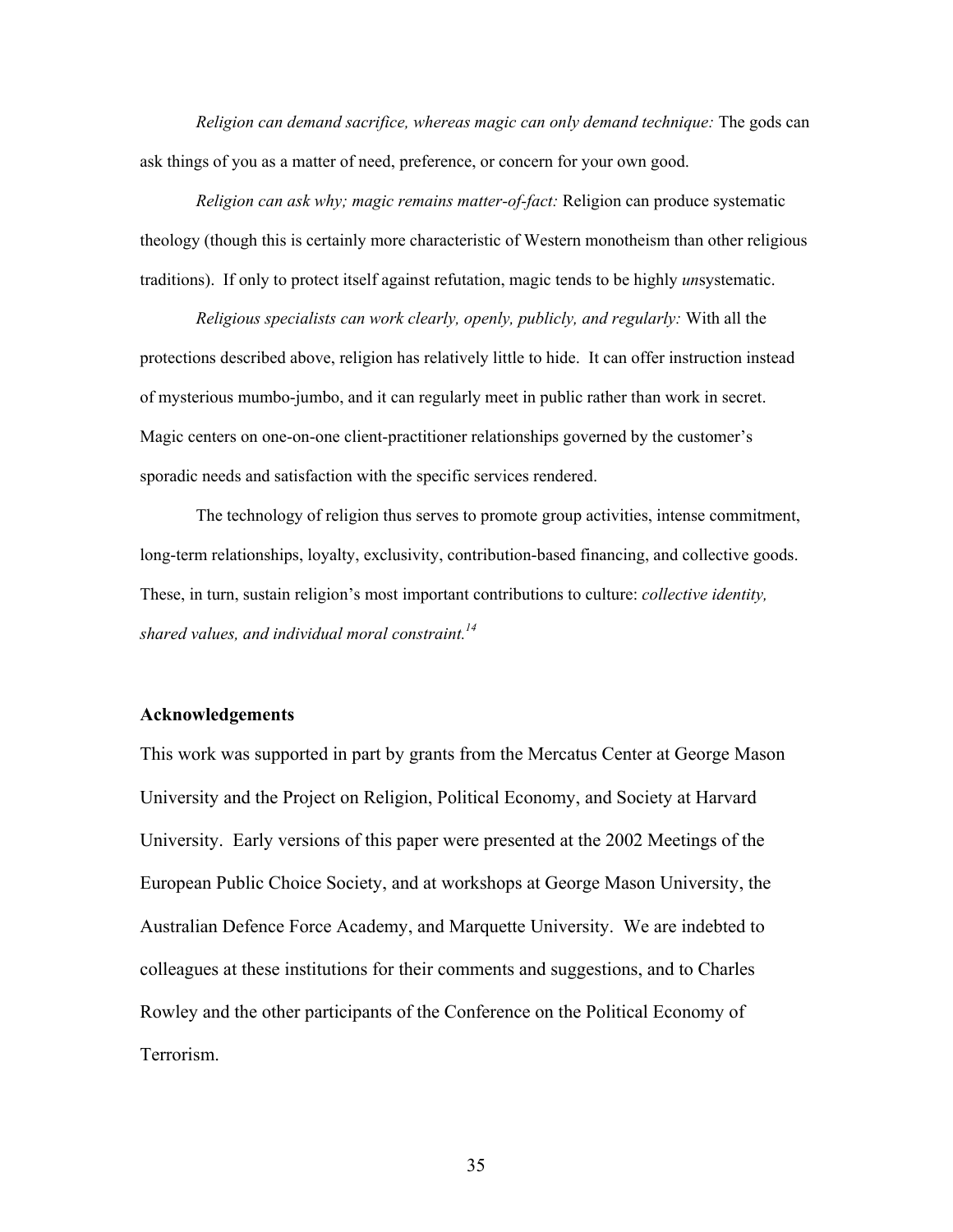# **Notes**

<sup>1</sup> On the rationality of suicide terrorists, see Wintrobe (2003), and Sprinzak (2000).

 $2<sup>2</sup>$  The economic approach steers a path between the journalistic tendency to overgeneralize *and* over-particularize the causes of contemporary Islamic radicalism. The overly general explanations include those that largely ignore religion and attribute militancy to poverty, oppression, or Western imperialism. Such explanations cannot account for the relative absence of terrorism throughout the poor, non-democratic, and non-Western nations of the world. By contrast, the overly particular explanations emphasize the unique attributes of Muslim culture, Middle-Eastern history, and contemporary politics, economics, and technology. The obvious problem with this approach is its failure to account for religious militancy in other many other times, places, and religious traditions.

<sup>3</sup> Many elements of the theory are present or presaged in the path breaking work of Rodney Stark and William S. Bainbridge (1980; 1987).

4 See, for example, *A Celebration of Sex: A Guide to Enjoying God's Gift of Married Sexual Pleasure* (Rosenau 2002).

 $<sup>5</sup>$  This conclusion contrasts with that of most early-to-mid twentieth-century sociologists</sup> and anthropologists, who sought to define, explain, and analyze religion in terms of its supposed functions, most notably social integration (e.g., Durkheim, Radcliffe-Brown, Malinowski, Parsons, and Yinger).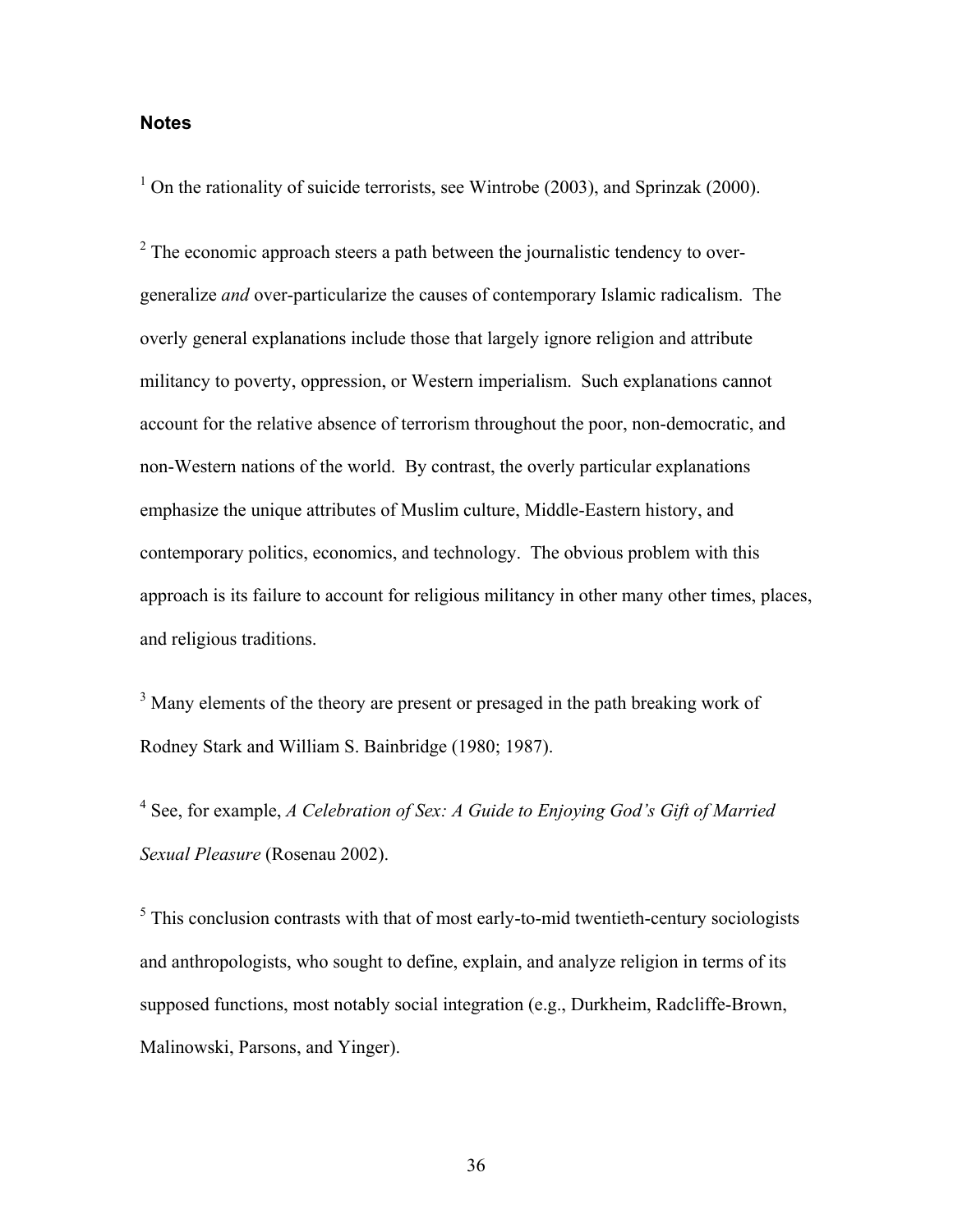<sup>6</sup> Diversification through limited involvement in a variety of different supernatural activities is yet another risk-reducing strategy common among consumers of magic. As Iannaccone (1995) demonstrates, however, religious institutions must limit diversification to avoid free riding.

 $7$  Even when secular legal systems are quite efficient we sometimes see religious sects organizing private arbitration, as is the case for Ultra-Orthodox Jews and Jaynes in global diamond exchanges (Richman 2005).

<sup>8</sup> Christoph Reuter's (Reuter 2004, pp. 76-77) account of Hezbollah's behavior at a public rally immediately following Israel's May 2000 pullout from southern Lebanon is telling: "Everyone expected [Hezbollah's Secretary-General, Sheik Nasrallah] to announce that he now wanted to take the battle to Jerusalem. Instead, Nasrallah talked about roads, schools, hospitals; about prudence and reconstructions; about infrastructure measures and the power supply … the Hezbollah leadership deliberately pulled back from talk of total war to demonstrate its concern for the social welfare of the people."

<sup>9</sup> Theology is also invoked to explain why suicide bombers usually target members of other religions, whereas insurgents routinely attack coreligionists. Berman and Laitin (2005) argue that this difference is the product of pragmatism rather than ideology. Suicide attacks are rationally reserved for "hard" targets, which cannot be destroyed without very high risk of death or capture. Insurgents often kill coreligionists, but seldom do so via suicide attacks because coreligionists are generally "soft" targets because they live among them. Thus most fatal Palestinian attacks on Israelis living within the "green"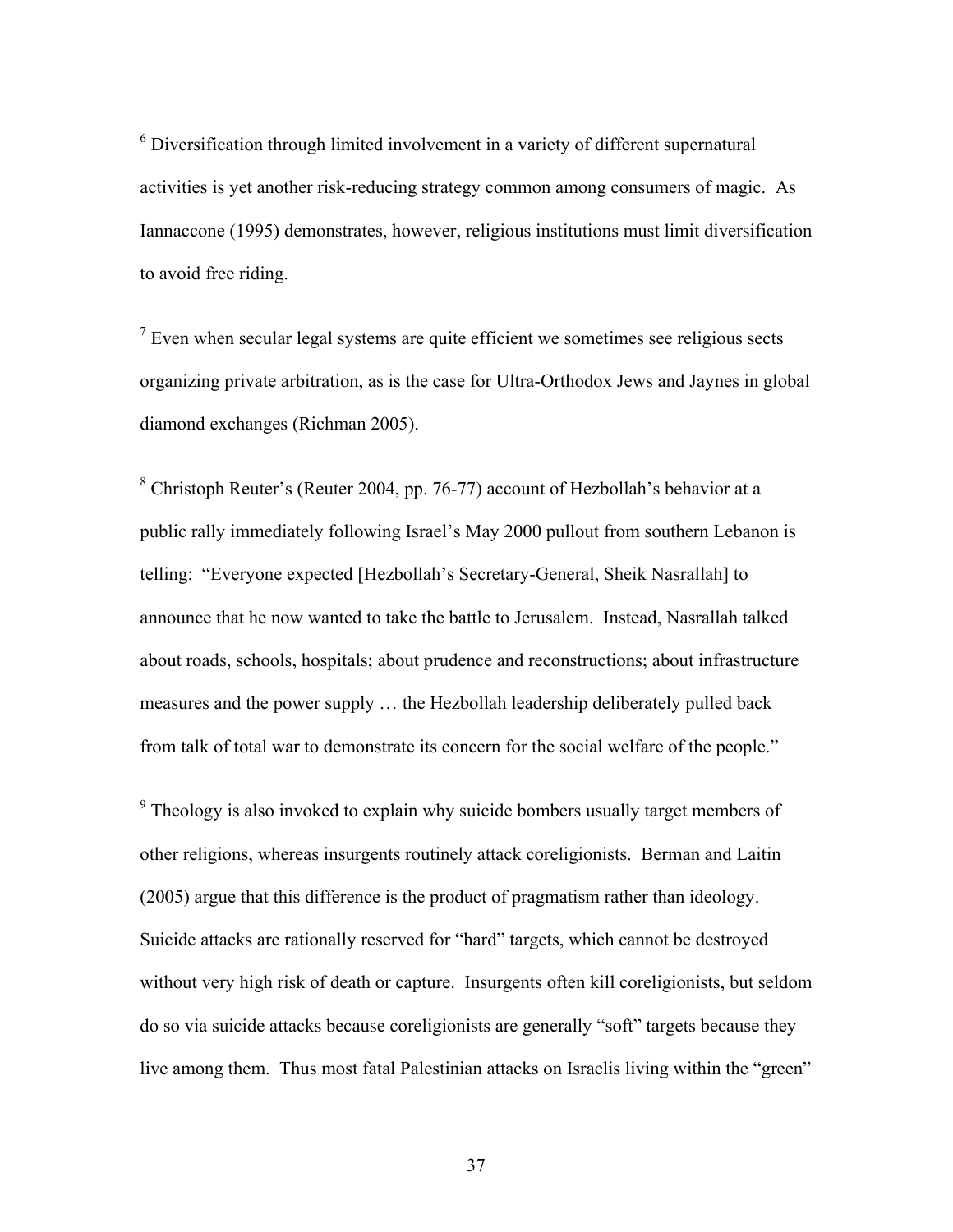line (of Israel proper) are suicide attacks, whereas most fatal Palestinian attacks on Israelis in the West Bank and Gaza do not involve suicide.

 $10$  In a sense, we also part company with Ekelund et al. (1996) who interpret actions of the medieval Catholic Church strictly in terms of the material/economic interests of church leaders who are viewed as the management of a massive, rent-seeking monopoly. This interpretative framework may have much to say about the actions of the Catholic Church at the height of its temporal power, and by extension to other large, hierarchical churches with strong ties to government, but it is of limited relevance for the loose networks typical of sects, most of which do not even distinguish between clergy and laity. Sect leaders may have utility functions identical to those of other church leaders (or to those of corporate CEOs), but the club-like character of most sects limits their capacity to amass wealth and impedes the systematic distribution of wealth to a hierarchy of subordinates. "Profit maximization" poorly describes the sectarian "firm" that collectively transforms numerous activities and inputs into an equally numerous collection of outputs – most of which are directly consumed by the worker-members, rather than sold for money or exchanged for other goods and services. According to Marc Sageman who has mapped militant Islamist networks more thoroughly than anyone else, "the global Salafi jihad consists of four major clusters surrounded by innumerable islands consisting of cliques and singletons of potential candidates" (2004, p. 171). Although some subunits are hierarchical, the overall structure is informal and decentralized, with multiple alliances among separate organizations.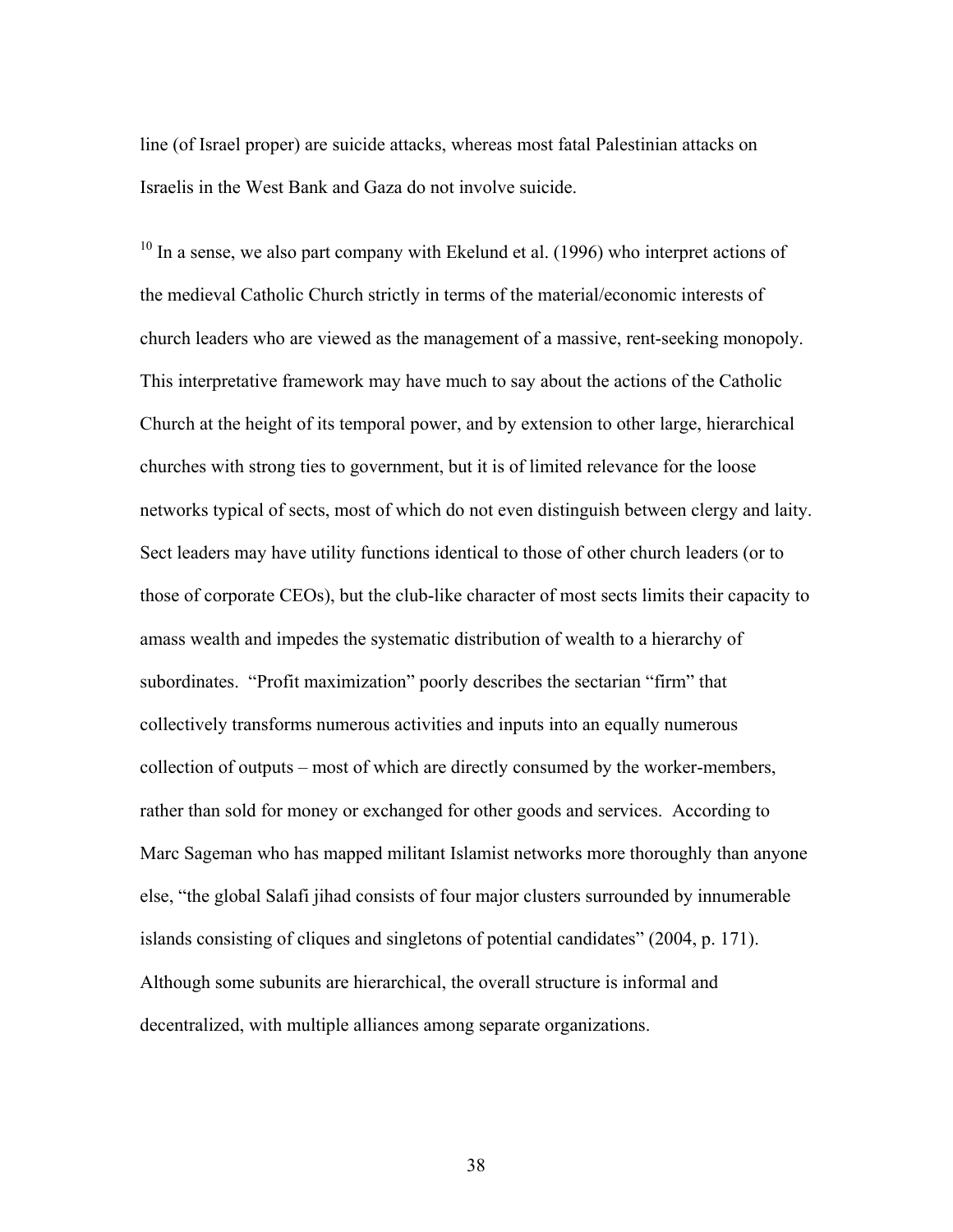$11$  Carrying this insight forward to the present, the most striking feature of contemporary American sects may well be their near total *lack* of militancy. Despite unflinching attachment to what they perceive as absolute and exclusive "truth," the Jehovah's Witnesses, Mormons, and Adventists, and virtually all other American-born sects display strong commitment to religious toleration. Indeed, talk of the fanaticism, intolerance, and militancy of the "Christian right" strikes me as overblown, unwarranted, and misleading – effective rhetoric, but very bad scholarship. Even Jerry Falwell's Moral Majority and Pat Robertson's Christian Coalition, the most politically aggressive organizations within evangelical Protestantism, have engaged in less civil disobedience than religious liberals did in the 1960's Civil Rights era (and *far* less violence than did the left-wing radicals of the same period). Conservative evangelicals may indeed scare liberal Americans (and surveys leave no doubt that most academics and journalists are *very* liberal), but the threat remains democratic, nonviolent, and conventional – the product of grass-roots political organization and mainstream voter support.

<sup>12</sup> Although we continue to encounter *anecdotal* reports that many suicide-bombers are poor, young, and ignorant volunteers, with little or no history of involvement in the organizations who engineer their "martyrdom," more careful studies argue otherwise. Berrebi (2003) found that Palestinian suicide bombers have substantially more schooling and better economic backgrounds than the average Palestinian. Berrebi's statistical portrait reaffirms the case-based portrait that emerges from Nassra Hassan's (2001) interviews with potential Palestinian suicide-bombers, which in turn sounds exactly like a quote from the literature on cult converts: "None of [the bombers] were uneducated,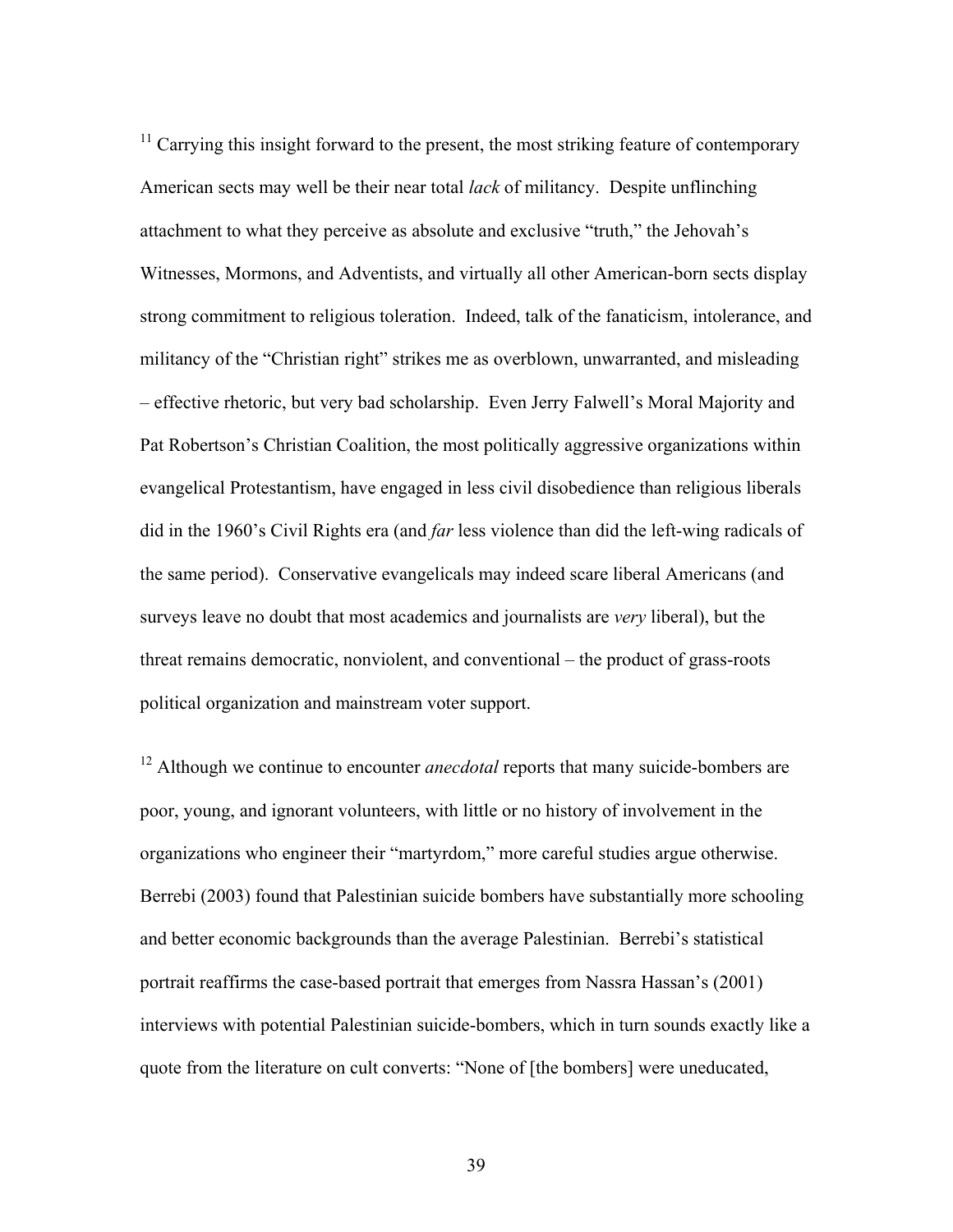desperately poor, simple minded or depressed. Many were middle class and, unless they were fugitives, held paying jobs. … Two were the son's of millionaires." See also Marc Sageman(2004, p. 97), a forensic psychiatrist and foreign service office who has compiled extensive biographies on 172 Islamic jihadists. Sageman concludes that "almost nothing in the data challenges the rational actor theory … the members studied did not come from poor backgrounds … their education was modern … they did not seem to display any psychiatric pathology."

<sup>13</sup> Magical elements are, to varying degrees, present in all religious traditions. Medieval Catholicism, with its emphasis on miracles, saints, and relics, was considerably more magical than Reformation Protestantism, which emphasized faith and Biblical teaching above all else. Reform Judaism is considerably less magical than Hassidic Judaism.

<sup>14</sup> This conclusion recapitulates Durkheim's (1965, pp. 59, 44-45) famous observations contrasting religion and magic, which went so far as to *define* religion in terms of its collective dimension. According to Durkheim, "In all history we do not find a single religion without a Church … It is quite another matter with magic … The magician has a clientele and not a Church … A Church … is a moral community … But Magic lacks any such community."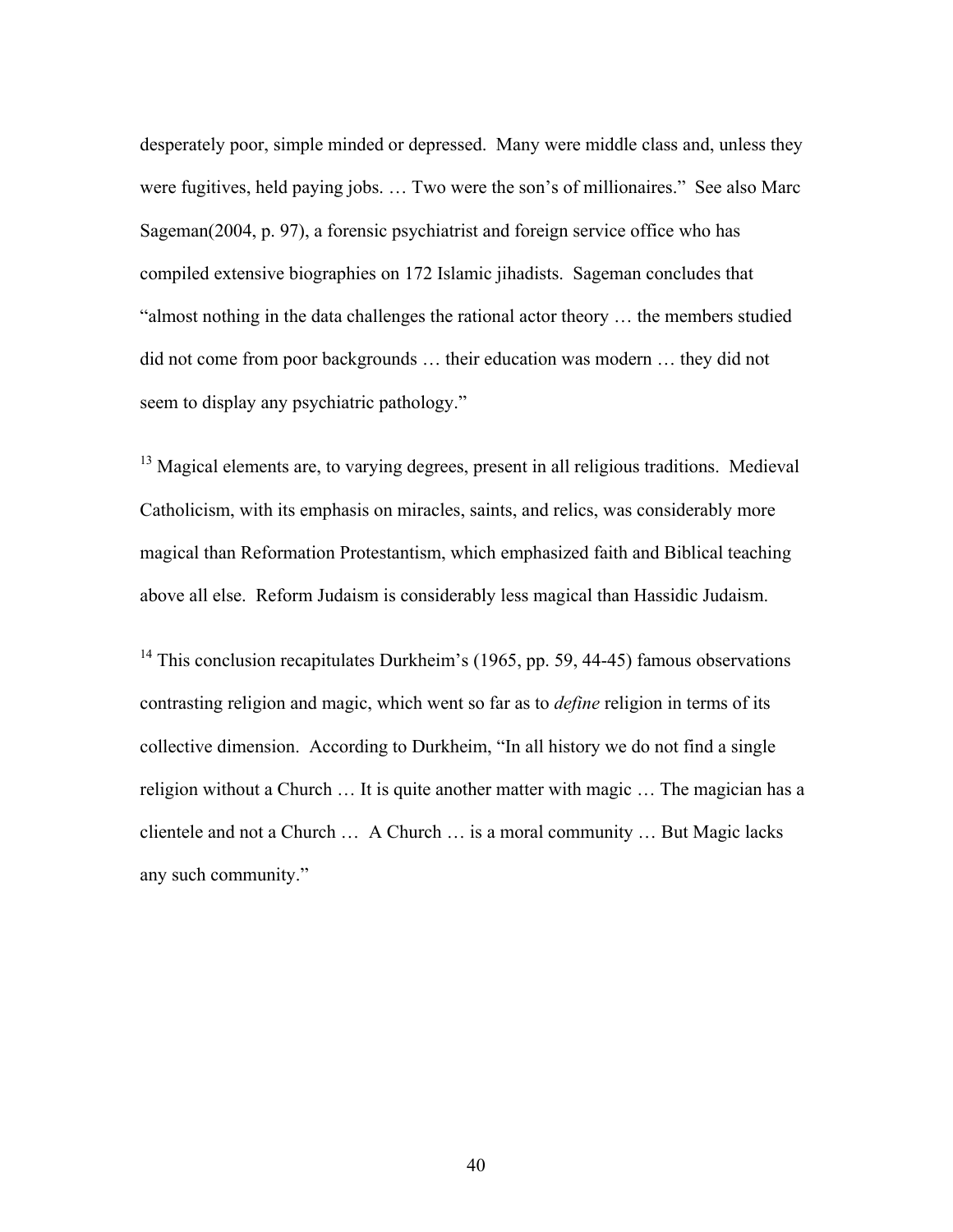## **References**

- Becker, G. S. (1976). *The Economic Approach to Human Behavior*. University of Chicago Press: Chicago.
- Berman, E. (2000). Sect, Subsidy and Sacrifice: An Economist's View of Ultra-Orthodox Jews. *Quarterly Journal of Economics*. **115**(3): 905-953.
- Berman, E. (2003). Hamas, Taliban and the Jewish Underground: An Economist's View of Radical Religious Militias. NBER Working Paper, No. w10004.
- Berman, E., & Laitin, D. D. (2005). Hard Targets: Theory and Evidence on Suicide Attacks. UC San Diego, mimeo.
- Berrebi, C. (2003). Evidence About the Link Between Education, Poverty and Terrorism Among Palestinians. Princeton University
- Bock, E. W., Cochran, J. K., & Beeghly, L. (1987). Moral Messages: The Relative Influence of Denomination on the Religiosity-Alcohol Relationship. *The Sociological Quarterly*. **28**(1): 89-103.
- Chen, D. (2003). Economic Distress and Religious Intensity: Evidence from Islamic Resurgence During the Indonesian Financial Crisis. MIT, mimeo.
- Chen, D. (2004). Club Goods and Group Identity: Evidence from Islamic Resurgence During the Indonesian Financial Crisis. MIT, mimeo.
- Darby, M. R., & Karni, E. (1973). Free Competition and the Optimal Amount of Fraud. *Journal of Law and Economics*. **16**(1): 67-88.
- Durkheim, E. (1965). *The Elementary Forms of the Religious Life*. Free Press: New York, NY.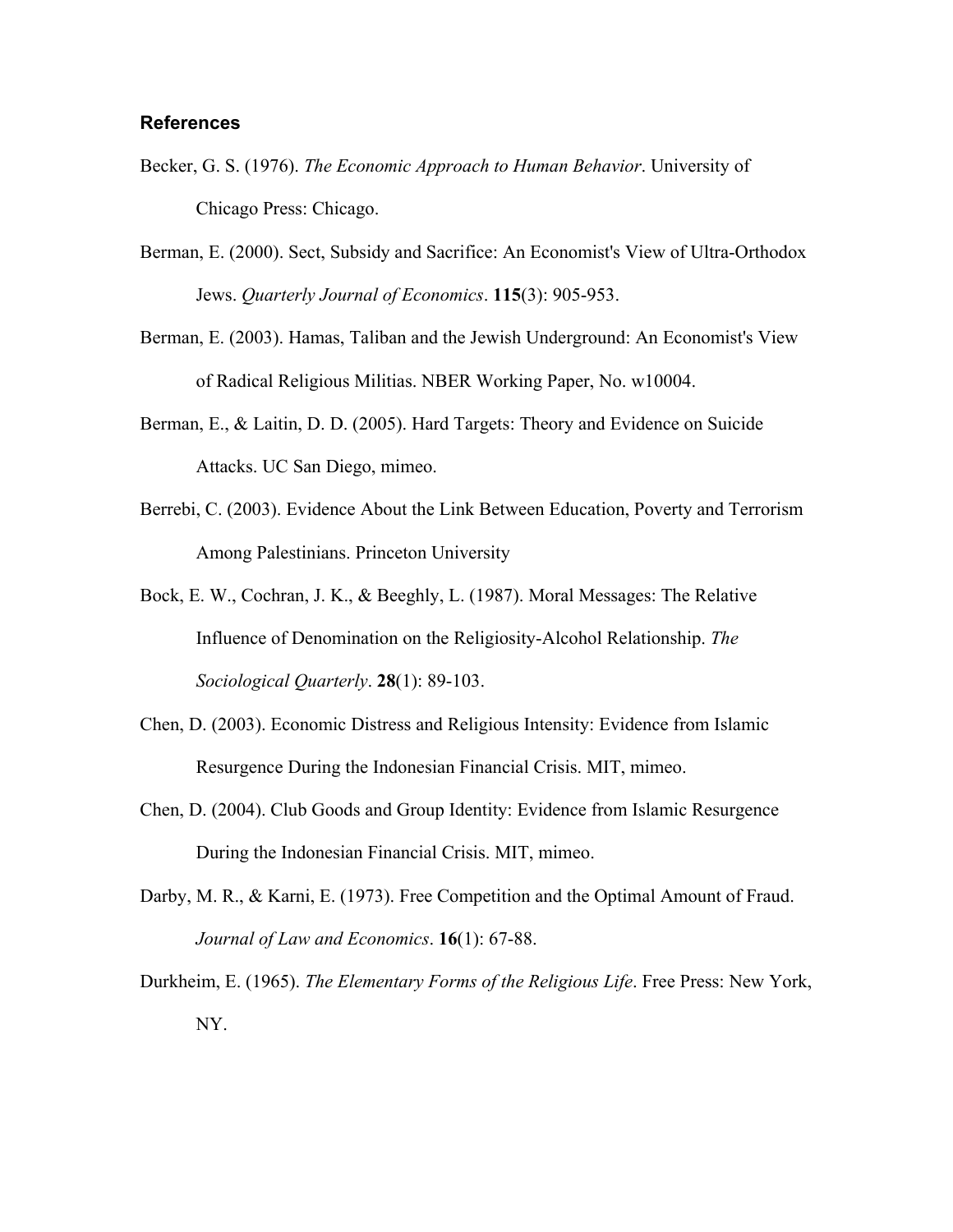- Ekelund, R. B., Hébert, R. F., Tollison, R. D., Anderson, G. M., & Davidson, A. B. (1996). *Sacred Trust: The Medieval Church as an Economic Firm*. Oxford University Press: New York, NY.
- Ellison, C. G. (1991). Religious Involvement and Subjective Well-Being. *Journal of Health and Social Behavior*. **32**(1): 80-99.
- Ellison, C. G. (1993). Religion, the Life Stress Paradigm, and the Study of Depression. In J.S. Levin (ed.), *Religion in Aging and Mental Health*. 78-121. Sage: Thousand Oaks, CA.
- Filatov, S. (1993). On Paradoxes of the Post-Communist Russian Orthodox Church. In R. Cipriani (ed.), *Religions San Frontiers? Present and Future Trends of Migration, Culture, and Communication*. 117-125. Rome University: Rome.
- Finke, R., & Stark, R. (1992). *The Churching of America, 1776-1990: Winners and Losers in Our Religious Economy*. Rutgers University Press: New Brunswick, NJ.
- Fritsch, P. (2001). Religious Schools in Pakistan Fill Void -- and Spawn Warriors, *Wall Street Journal*. A1, A24.
- Greeley, A. M. (1989). *Religious Change in America*. Harvard University Press: Cambridge, MA.
- Hadden, J. K. (1987). Toward Desacralizing Secularization Theory. *Social Forces*. **65**(3): 587-611.
- Hassan, N. (2001). An Arsenal of Believers, *New Yorker*. 36-41.
- Hume, D. (1989). Of Superstition and Enthusiasm. *Essays: Moral, Political and Literary*. 73-79. LibertyClassics.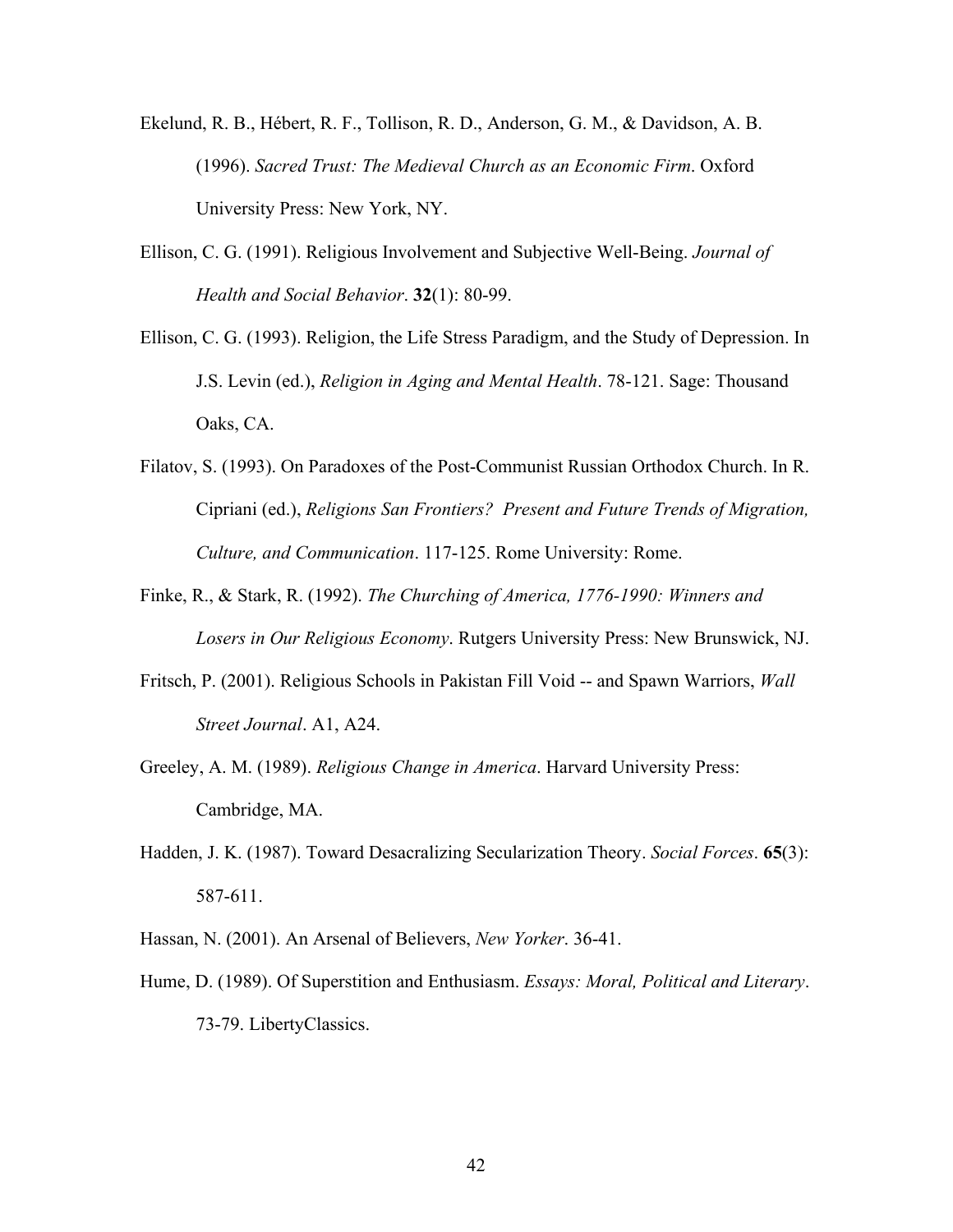- Iannaccone, L. R. (1988). A Formal Model of Church and Sect. *American Journal of Sociology*. **9**(Supplement): s241-s268.
- Iannaccone, L. R. (1992). Sacrifice and Stigma: Reducing Free-Riding in Cults, Communes, and Other Collectives. *Journal of Political Economy*. **100**(2): 271- 292.
- Iannaccone, L. R. (1994). Why Strict Churches are Strong. *American Journal of Sociology*. **99**(5): 1180-1211.

Iannaccone, L. R. (1995). Religion, Values, and Behavior Constraint.

- Iannaccone, L. R. (1995). Risk, Rationality, and Religious Portfolios. *Economic Inquiry*. **38**(2): 285-295.
- Iannaccone, L. R. (1998). An Introduction to the Economics of Religion. *Journal of Economic Literature*.
- Jagodzinski, W., & Greeley, A. M. (1997). The Demand for Religion: Hard Core Atheism and 'Supply Side' Theory.
- Kanter, R. M. (1973). *Commitment and Community: Communes and Utopias in Sociological Perspective*. Harvard University Press: Cambridge.
- Krueger, A. B., & Maleckova, J. (2003). Education, Poverty and Terrorism: Is There a Causal Connection? *Journal of Economic Perspectives*. **17**(4).
- Lehrer, E. L., & Chiswick, C. U. (1993). Religion as a Determinant of Marital Stability. *Demography*. **30**(3): 385-404.
- Marty, M. E., & Appleby, R. S., Eds. (1991). *Fundamentalism Observed*. Chicago: University of Chicago Press.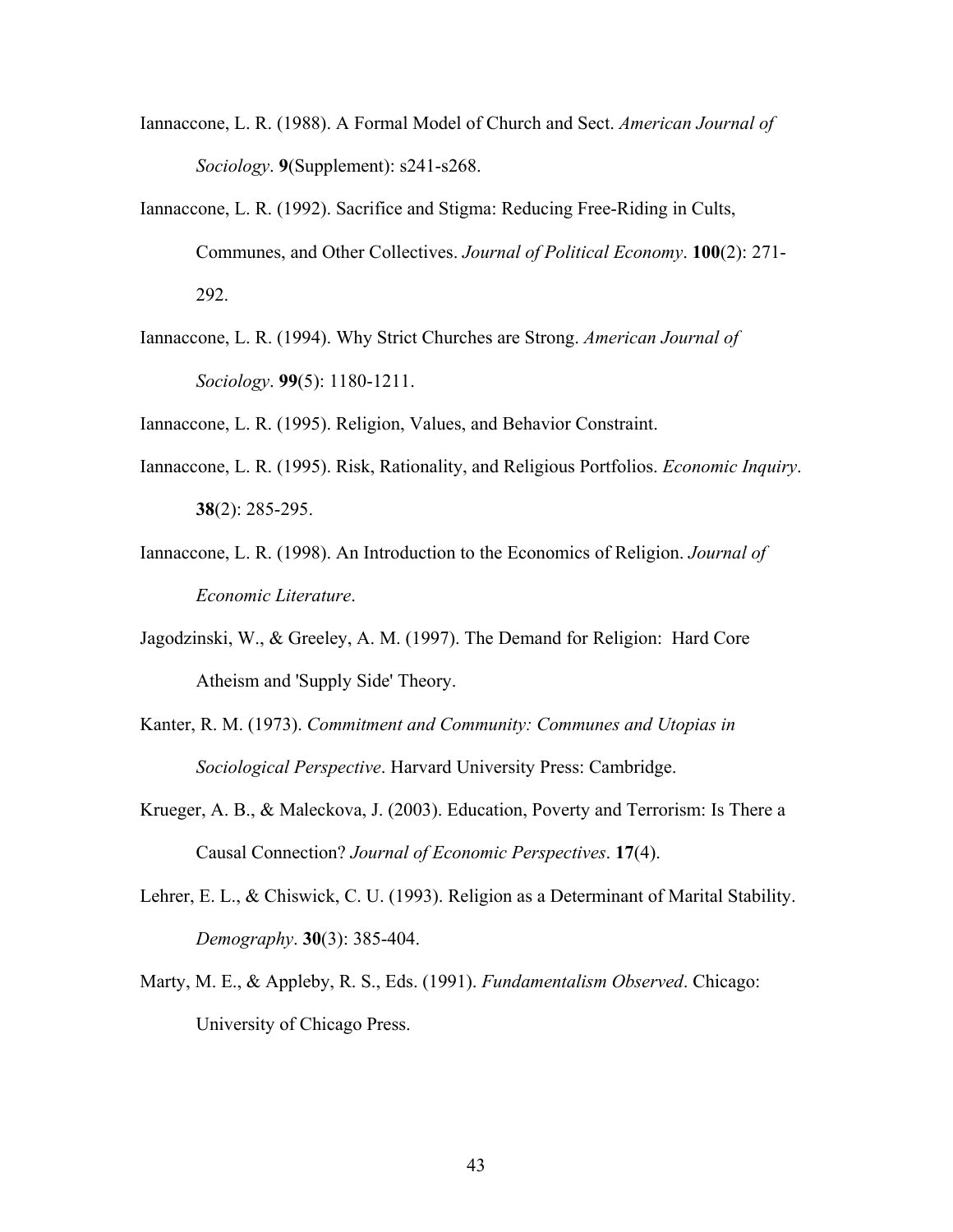- Mishal, S., & Sela, A. (2000). *The Palestinian Hamas : vision, violence, and coexistence*. Columbia University Press: New York.
- Munson, Z. (2002). Social Movement Theory and the Egyptian Muslim Brotherhood. *Sociological Quarterly*. **42**(2).

Pascal, B. (1910). *Pascal's Pensees*.

- Rashid, A. (2002). *Jihad : the rise of militant Islam in Central Asia*. Yale University Press: New Haven.
- Reuter, C. (2004). *My life is a weapon : a modern history of suicide bombing*. Princeton University Press: Princeton, NJ.
- Richman, B. D. (2005). How Communities Create Economic Advantage: Jewish Diamond Merchants in New York. Duke Law School Legal Studies Research Paper No. 65; Harvard Law and Economics Discussion Paper No. 384. http://ssrn.com/abstract=349040
- Rosenau, D. (2002). *A celebration of sex: a guide to enjoying God's gift of sexual intimacy*. Thomas Nelson: Nashville.
- Sageman, M. (2004). *Understanding terror networks*. University of Pennsylvania Press: Philadelphia.
- Schiff, Z., Yaari, E., & Friedman, I. (1990). *Intifada : the Palestinian uprising--Israel's third front*. Simon and Schuster: New York.
- Smith, A. (1965). *An Inquiry into the Nature and Causes of The Wealth of Nations*. Modern Library: New York.
- Sprinzak, E. (2000). Rational Fanatics. *Foreign Policy*. **September/October**.